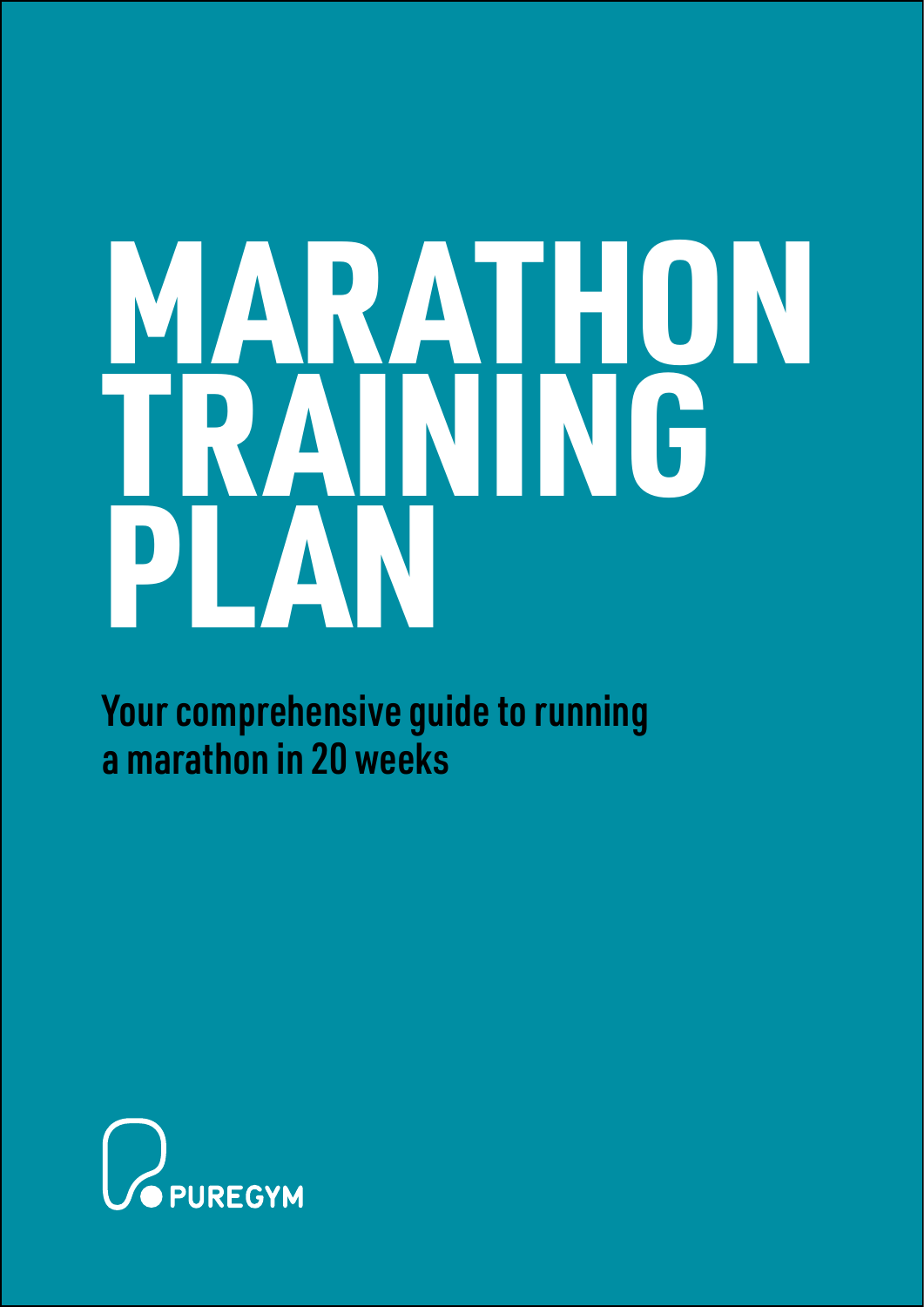## RUNNING A MARATHON IS NO SMALL FEAT. BUT WE'RE HERE TO HELP.

In this training programme, you'll find tips, tricks, and a 20 week running plan to get you marathon ready.

We combine speed, endurance, and recovery runs with mobility and strength training to give you the best chance at smashing your goals and Find Your Victory.

Remember to consult your doctor before starting any new workout programme, including this training plan. This plan is meant to be used as a guide, if you have any injuries, illnesses or concerns about your health before or during training, seek medical advice.

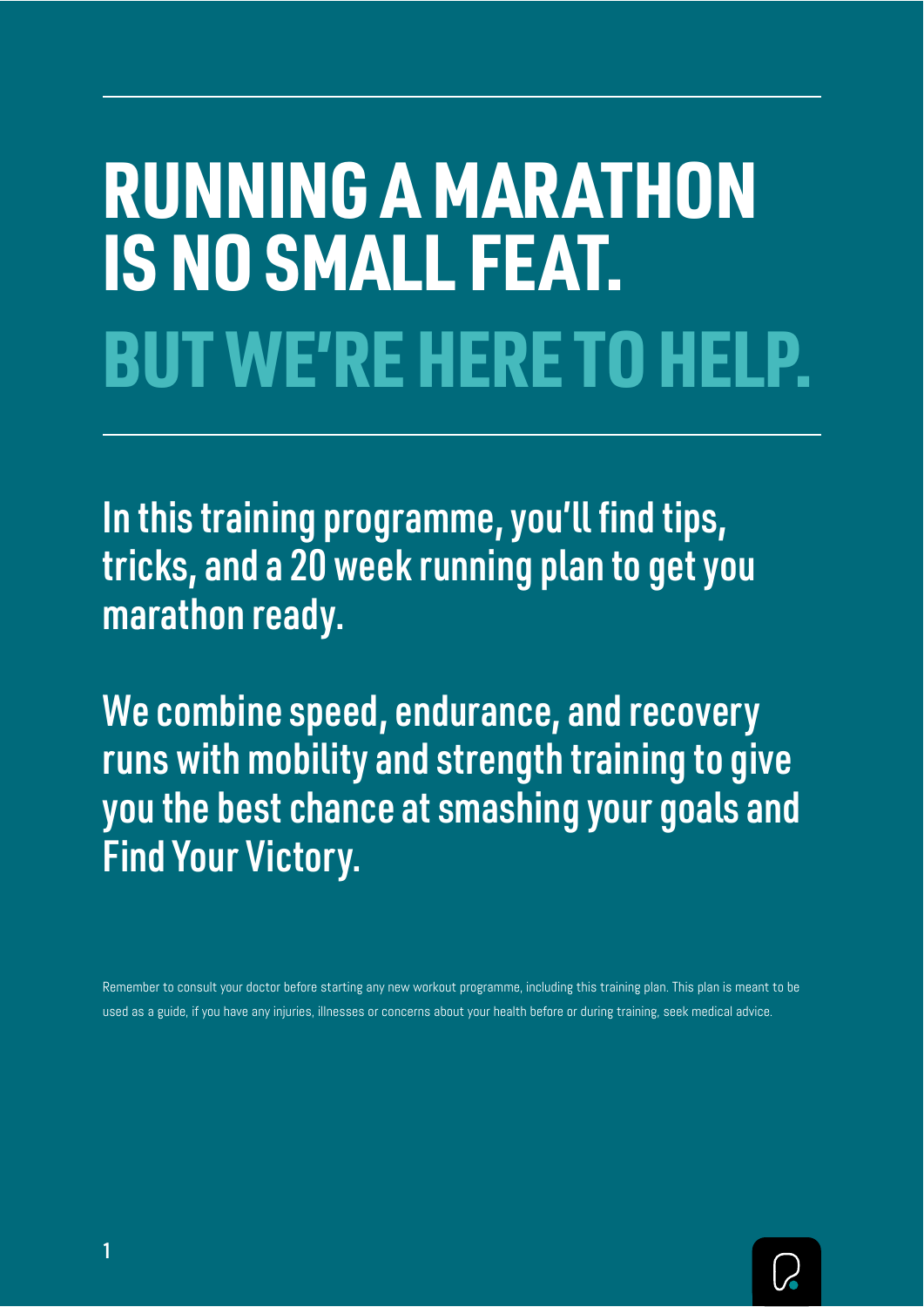# YOUR COACH

### Ian Scarrott



### This plan has been written by PureGym Personal Trainer and TriClub Running Coach, Ian Scarrott.

He is a Qualified UK Athletics Run Leader, Training Peaks Coach, British Triathlon Federation Triathlon Coach & Personal Trainer with 20 years experience in running at club level, 7 years in triathlon where he represented Team GB in Mexico at the Triathlon World Age Group Championships in 2016.

"Taking on something like the marathon can seem like a mountain to climb, but know this, all things are definitely possible. Be prepared to take responsibility for your own training, and put in the consistent work required.

If you can hit at least 80% of the runs in the plan, I would say you've given yourself the best chance to be successful. Whether it's to finish your first marathon, or hit a personal best.

Outside of this it's quite simple, to Find Your Victory, get enough sleep, eat healthily, maintain hydration levels, be kind to yourself, and above all remember it is simply 'just a race' so relax and enjoy the process."



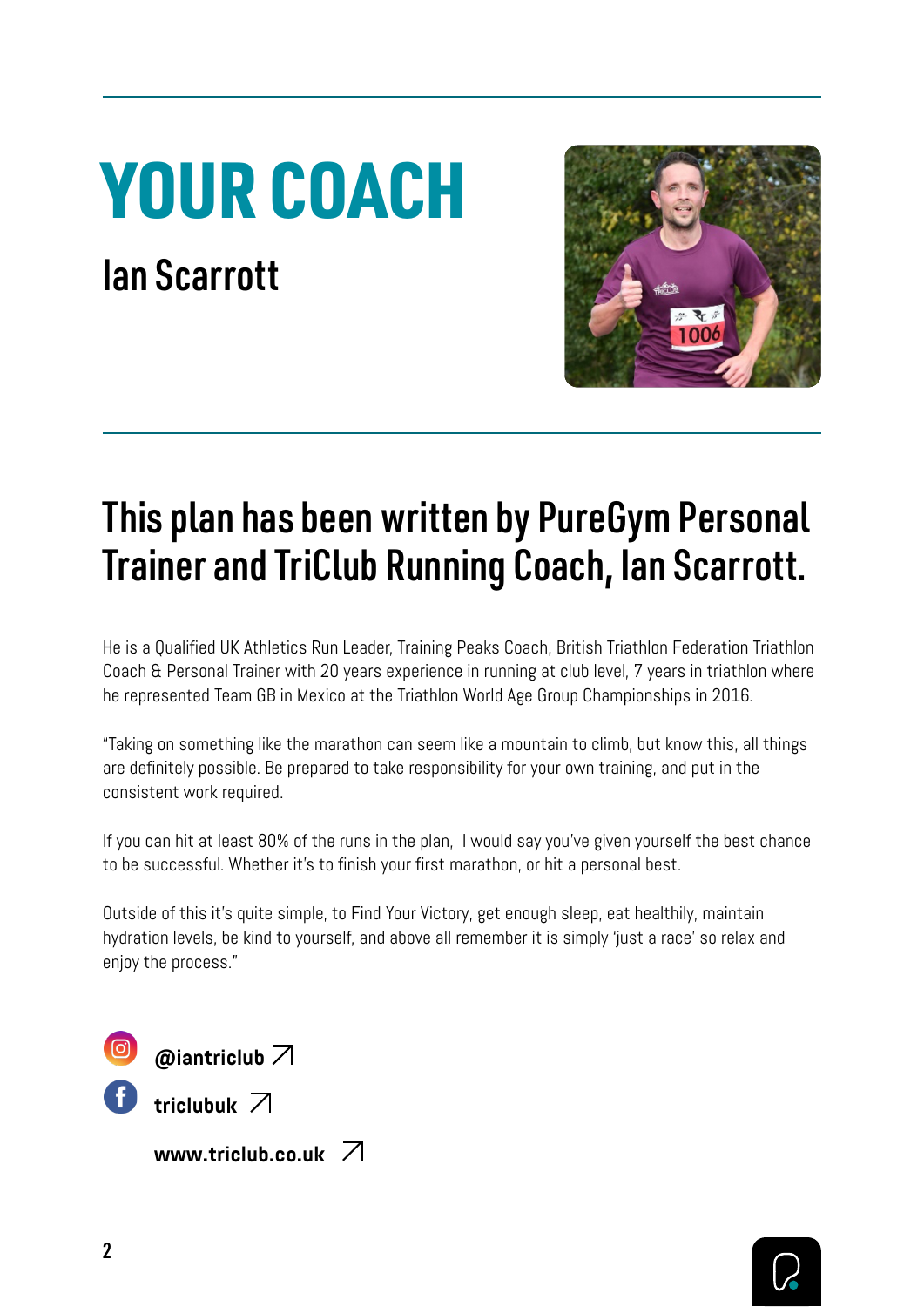# **CONTENTS**

| Marathon Training Top Tips 2008 2004 7 |  |
|----------------------------------------|--|
| Marathon Volume and Intensity 2005 7   |  |
| Running Terms / Glossary               |  |
| Stretches 07 7                         |  |
| RPE 08 7                               |  |
|                                        |  |
| Sample S&C Programme                   |  |
| Find Your Pace                         |  |
| Training FAQs                          |  |
| 20 Week Marathon Training Plan 16 7    |  |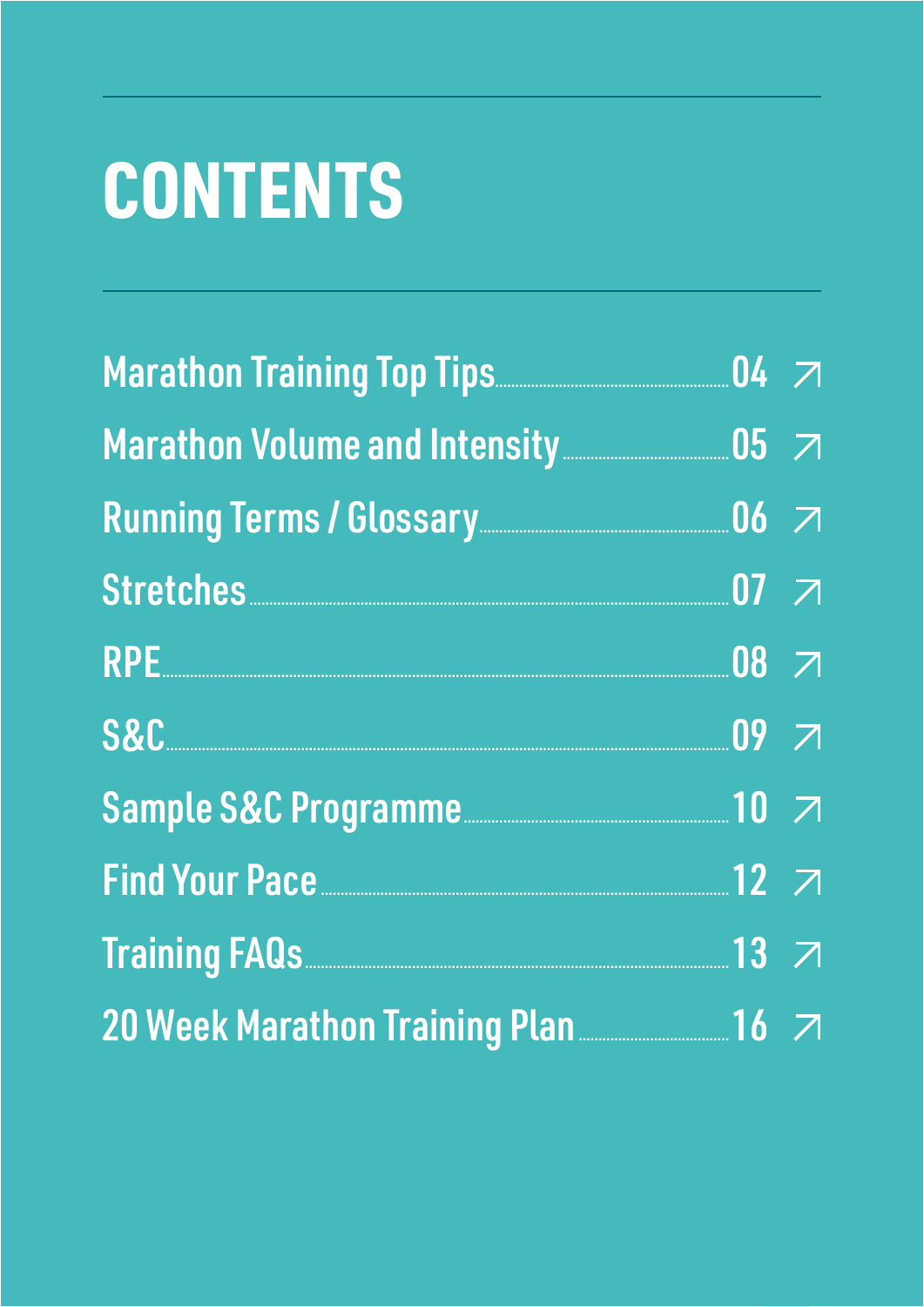### MARATHON TRAINING TOP TIPS

**ENJOY THE PROCESS**<br>Running a marathon is 20 weeks of training, for 1 day of victory. That means the race is less than 1% of the total time spent! Training for a marathon is challenging, but make sure to take the time to enjoy the process and the progress you make in this journey.

**PRIORITISE REST**<br>Rest is your number 1 priority through these 20 weeks. Training for a marathon places a huge demand on your body, and rest is essential for your body to repair itself and get stronger. Aim for 7-8 hours sleep every night, and keep your bed and waking times the same where possible.

**IT'S OKAY TO MISS A RUN**<br>Running is one part of your everyday life. There may be times during your training when other aspects of your life need to take priority, and that's okay. Take a break and move on to the next session when you can. If you miss more than one week or two, you may need to adapt your plan to hit your goal within the 20 weeks.

**A OPTIMISE YOUR DIET**<br>A healthy diet can maximise your physical performance. Make sure you get enough calories and carbohydrates to fuel your training, protein to help repair and recover, and vitamins and minerals to support your overall health.

**5 ADAPTATION IS KEY**<br>This plan is designed to get you marathon ready in 20 weeks, but it can be adapted to suit your current running level. You may want to modify the plan to be completed in less time, or do it over a longer period.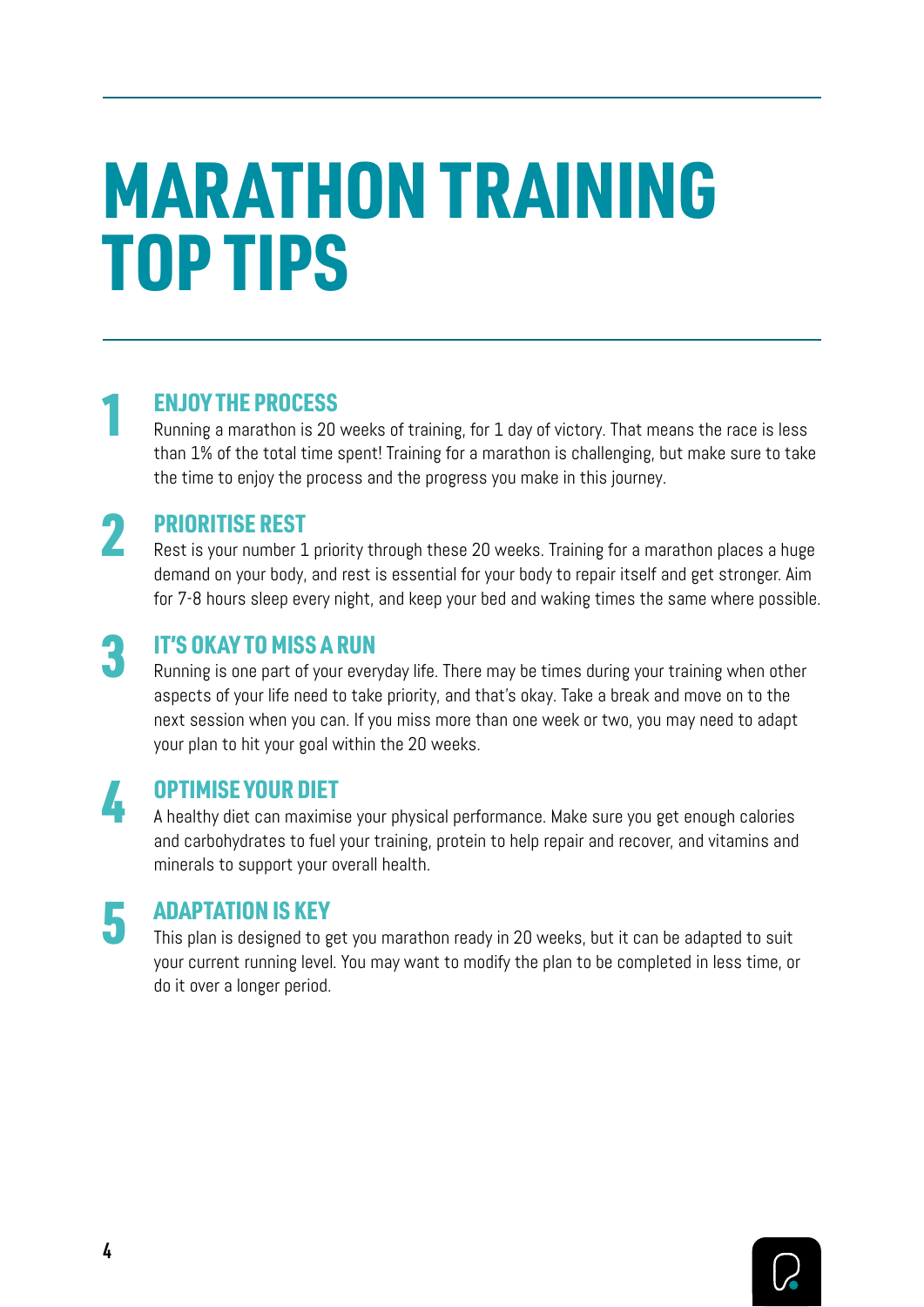### MARATHON TRAINING REQUIRES A MIX OF VOLUME AND INTENSITY

### When training for a marathon, there are two components which must be progressed to help you run faster and strong:

### **VOLUME**

The number of miles you do on a given day, week, month and even over the whole training plan. It's important to increase volume at a rate which does not cause injury.

### **INTENSITY**

How hard a session is likely to be on the muscles. Speedwork, tempo sessions, short slow runs, and long slow runs all affect the muscles differently, and may have different recovery times. Take note which types of runs you need more recovery from and use this to adapt your plan if needed.

It is important to remember that if the volume is too high for you, or the intensity is too much then you may need to tweak the plan yourself as you go.

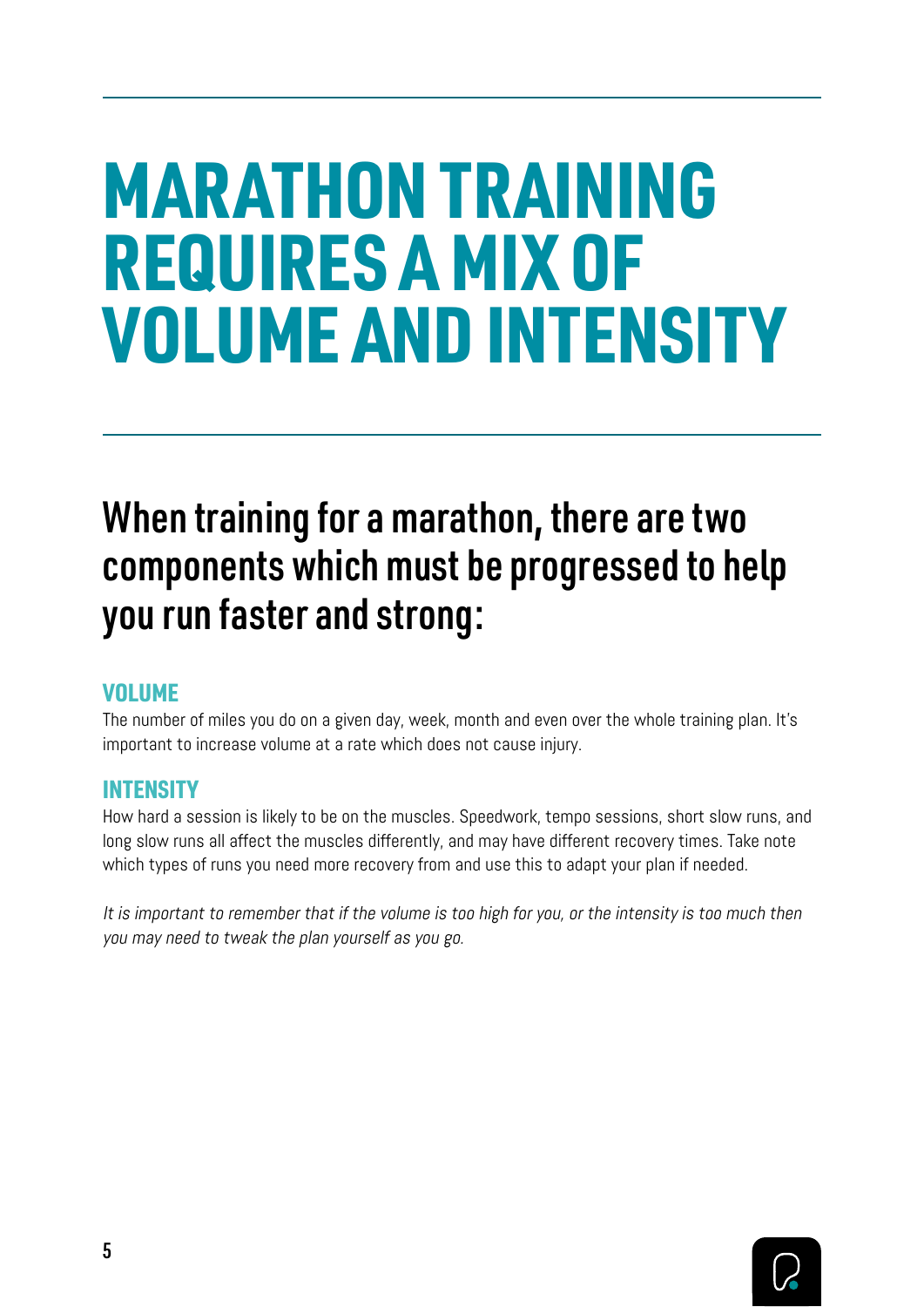### RUNNING TERMS / RUNNING GLOSSARY

#### WARM UP

Warming up before a run is extremely important. It allows your muscles, tendons, and joints to become more pliable and ready for exercise. This helps to improve performance and prevent injuries.

#### COOL DOWN

It's tempting after a run to sit down and relax, but cooling down properly helps your muscles, tendons, and joints helps to prevent injuries by allowing the muscles to be stretched. It also helps to slowly lower your heart rate post workout, which can prevent you from experiencing dizziness.

### BUILD

In faster sessions, you will normally build the pace before you complete the main set. The idea behind this is to elevate the heart rate, and prepare the muscles for faster or more intense efforts. Ideally you will be doing this gradually over the time period/ mileage allocated.

#### MAIN SET

This is the main portion of the session which follows the warm up and build portion of the run.

### FARTLEK

Fartlek means 'speedplay' in Swedish and is a session that is used to quite literally play with different speeds to stimulate different energy systems: aerobic, lactate, and creatine.

### HILLS

Hills help you to work on your form and build strength. Reduce your stride length but try and keep up the same intensity as you had on flat ground. When you run down hills, lean into it to maintain your reduced stride length.

#### INTERVALS

Intervals are similar to fartleks. The main difference is internals have more structured sessions, for example 4 x 1•mile repeats/ repetitions with 2 minutes break where the speed in each repetition may stay the same. It depends on the types of intervals session included.

#### PROGRESSION RUN

This is where you progressively build the pace through a run to tire the body out. This prepares you to deal with the final miles in the marathon, where your body is extremely fatigued. They often say the last 10k is the real second half of the race.

#### S&C

S&C stands for strength and conditioning, an area of training which is often neglected until it's too late. St&C helps to improve endurance and speed, and protect your muscles, joints, and tendons against injuries. We cover this later in the guide.

#### RPE

Rate of Perceived Exertion. We cover this later in the guide.

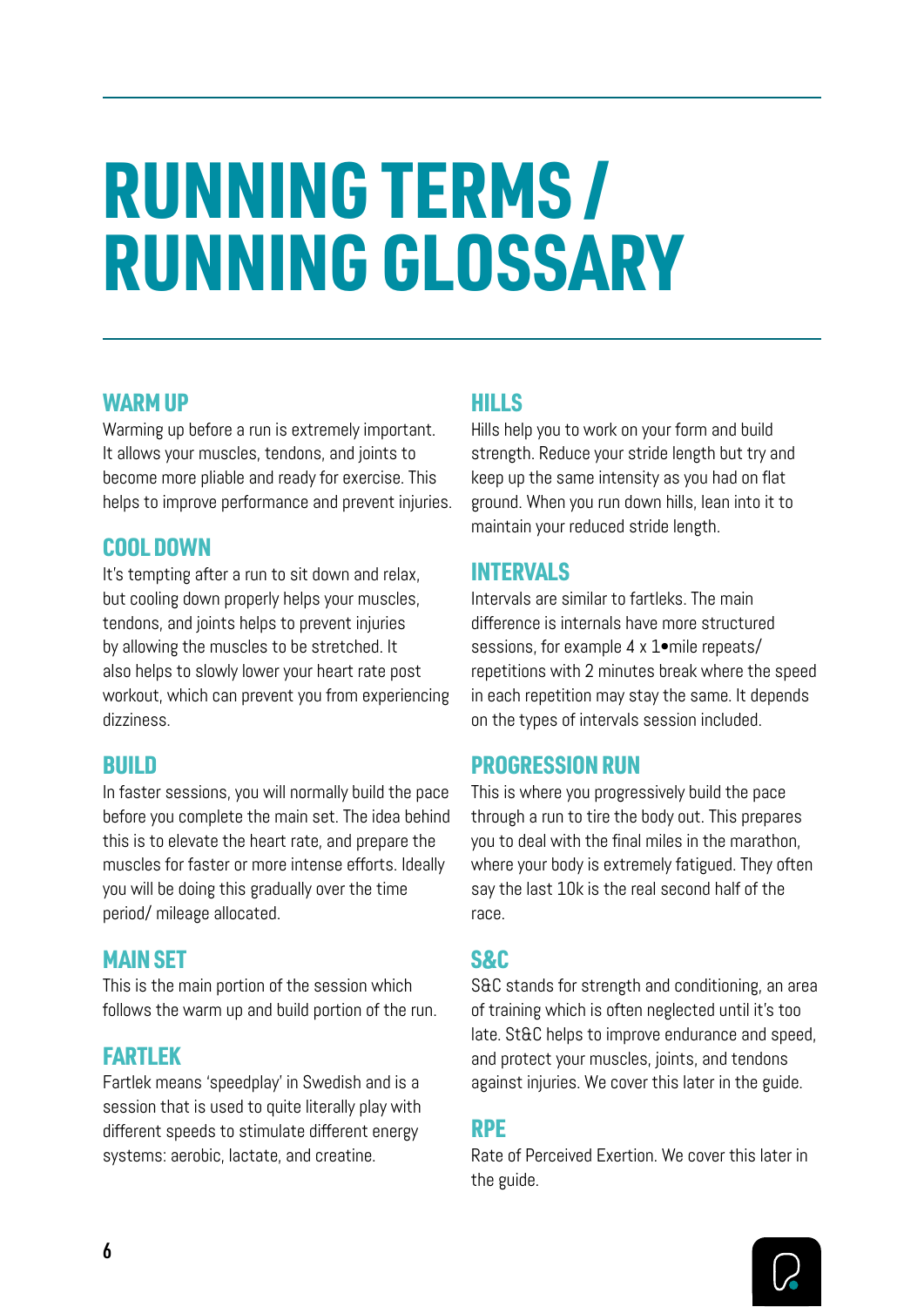## **STRETCHES**

### Stretching helps your muscles to prepare for, and recover from, running. There are two types of stretches:

#### DYNAMIC

Dynamic stretches involve moving your muscles and joints through their full range of motion to create a stretch. Incorporating dynamic stretches after warm up and build sets helps to loosen tight muscles and prepare your body for harder efforts.

Common areas of tightness and appropriate stretches that you might want to focus on are:

- **• Adductors side to side leg swings**
- **Quads and hamstrings forward to back leg swings, hamstring sweeps**
- **Hip flexors lunges combined with a rocking forward and back motion in the hips**
- **Lower back child's pose walkouts, walk backs**

### **STATIC**

Static stretches involve holding your muscles in a stretch for a period of time, and can help to reduce and prevent muscle stiffness. These stretches must only be done at the end of a workout when the muscles are warm and pliable.

After a workout, start at the bottom of your body and work your way up to the top to make sure no muscles get missed:

- **• Calves**
- **• Quads**
- **• Hamstrings**
- **• Hip flexors**
- **• Adductors**
- **• Glutes**
- **• Lower back**
- **• Upper back**

**Check out the [PureGym blog](https://www.puregym.com/blog/mobility-exercises-and-stretches-for-your-lower-back/) and social channels for static stretching ideas.**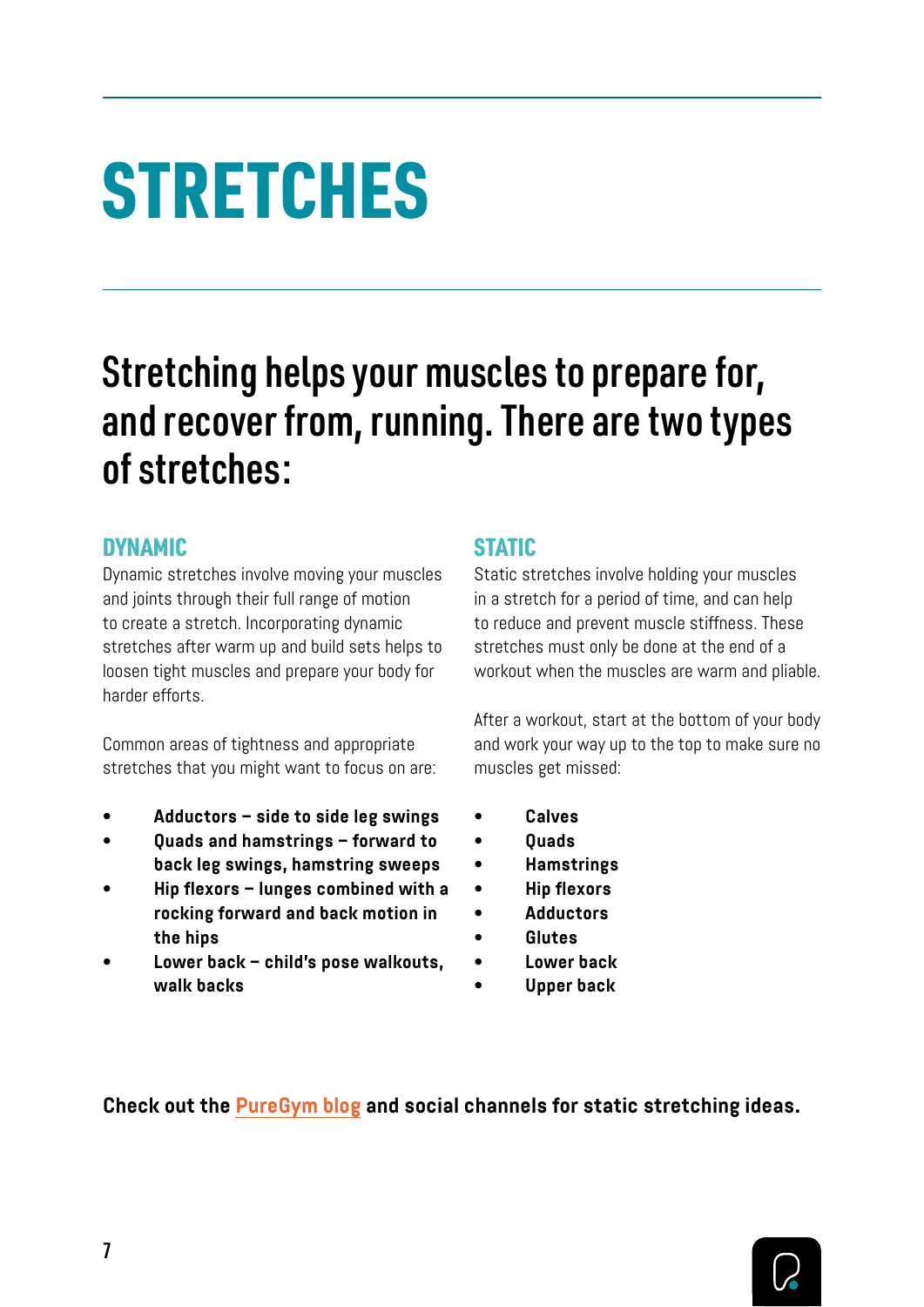





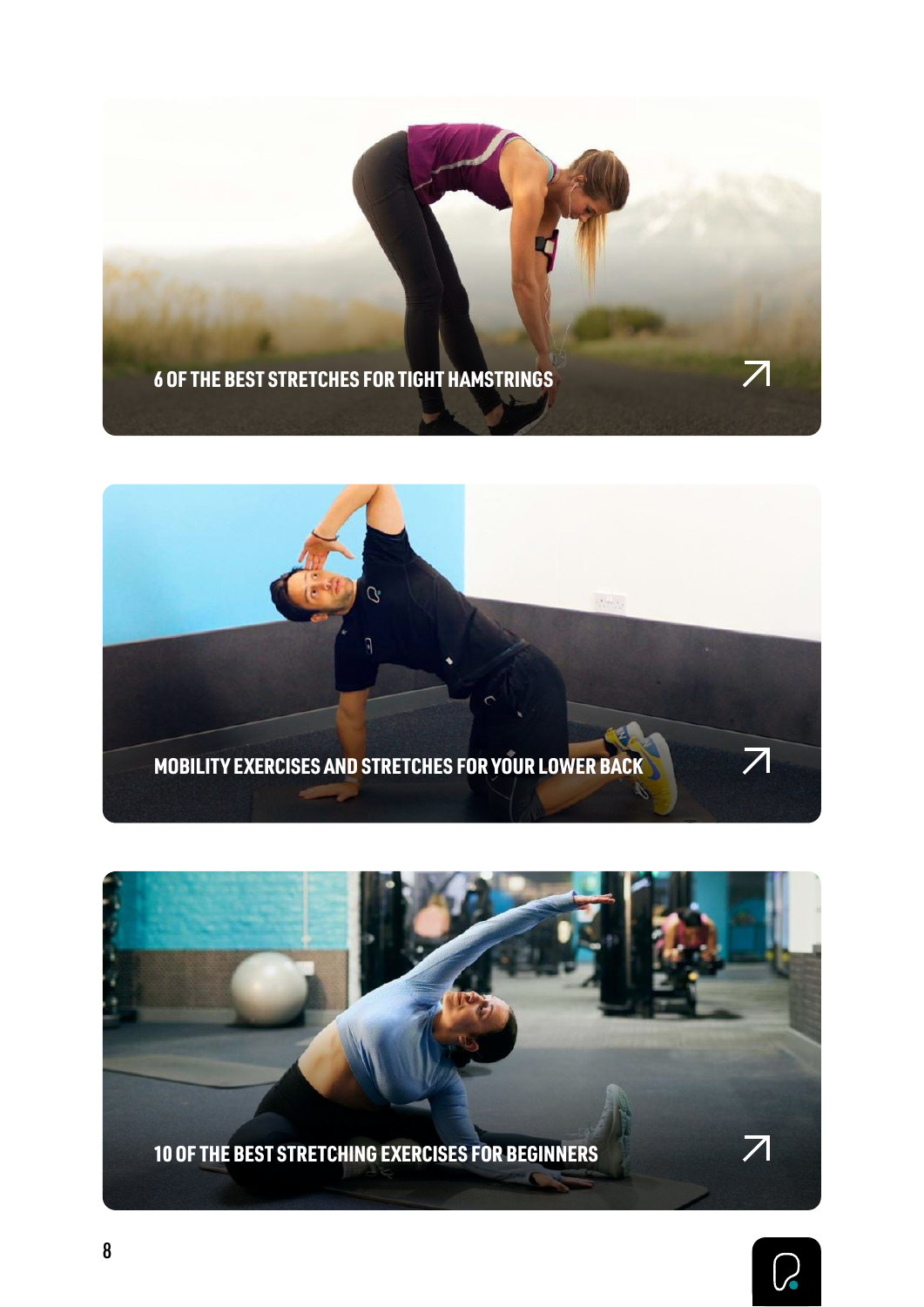### RPE

### Your training plan includes target RPEs (Rate of Perceived Exhaustion) to aim for in each run.

### EASY – 3/10 EFFORT

At this level, you should be able to carry out a conversation the whole time you are running.

#### STEADY – 5/10 EFFORT

You're able to speak comfortable but will feel a slight pinch on the lunges and legs. This may also be a beginner's marathon pace.

#### MARATHON PACE – 6/10

You're able to speak in sentences but not carry out a full conversation. After running for a long period of time at this level, you'll feel a significant pinch on the legs and lungs but are able to continue.

#### TEMPO – 7/10 EFFORT

You're able to say the odd word here and there while running at this level. These runs teach you how to be uncomfortable and stay in this place without giving up. For experienced runners, this is likely to be your half marathon pace.

#### HARD – 8/10 EFFORT

At this level, it's unlikely you're able to speak and your run will feel uncomfortable. This is likely around or just below your 5km pace.

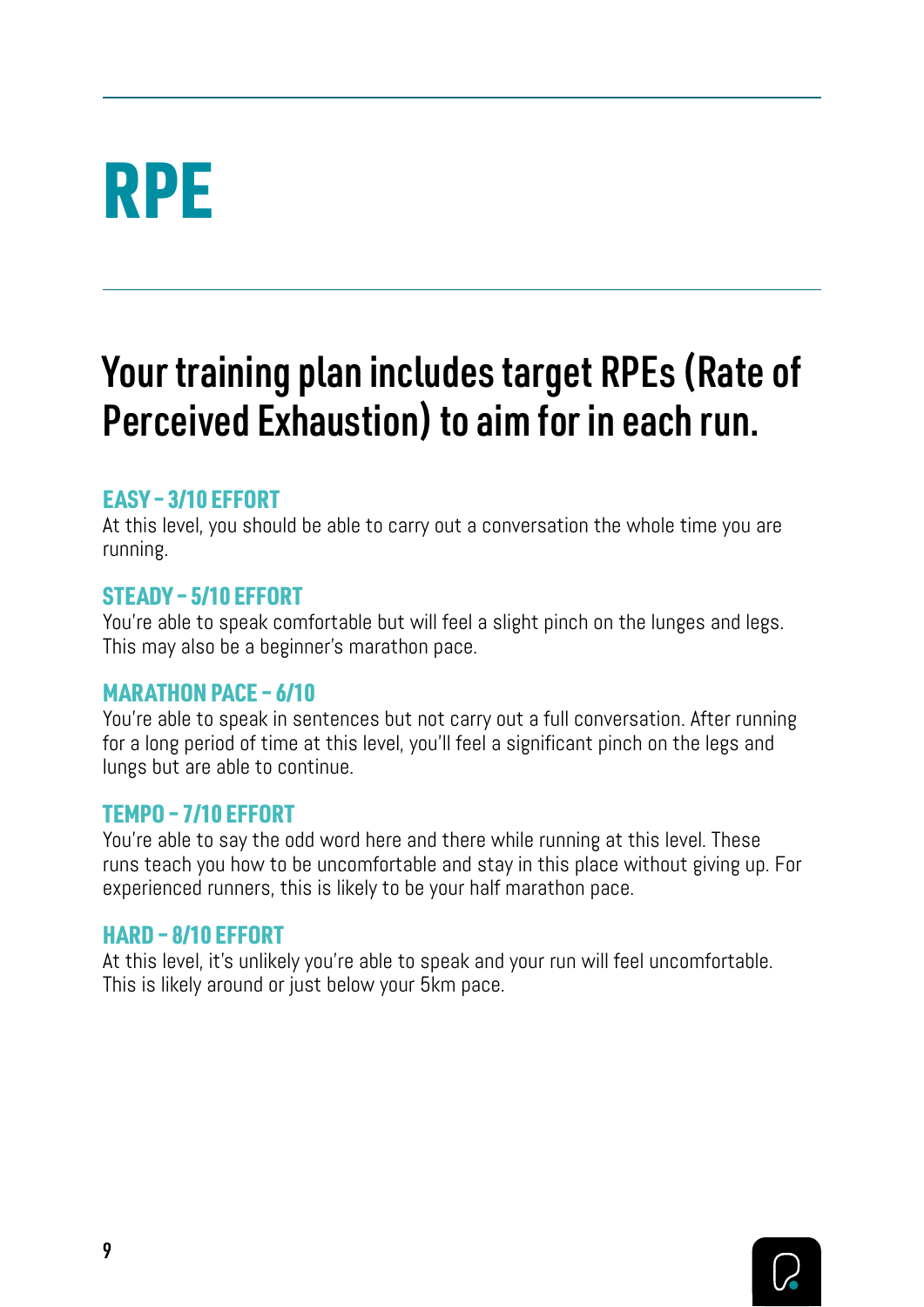### S&C

### Strength and conditioning are an important part of a marathon training plan as it helps to increase muscle strength and endurance which can help with performance, as well as prevent injuries.

However, you need to be careful not to overdo this, as you'll already be placing your body under a significant amount of stress through the running element of your programme.

As you increase your milage, you'll want to taper down your strength and conditioning. If you are following this marathon guide for the full 20 weeks, drop to bodyweight exercises or lower weights and higher reps from week 10 onwards, depending on your fitness levels.

We've included 4 sample strength sessions to follow, or you can access workouts on the free PureGym App. Depending on your level of confidence and experience, you may find it helpful to work with a Personal Trainer.

Many PureGym group fitness classes also offer S&C training, including:

- **Body Pump full body strength workout**
- **• Legs, Bums, & Tums lower body strength workout**
- **• Strength 30/45 functional strength workout**
- **• Abs core stability**

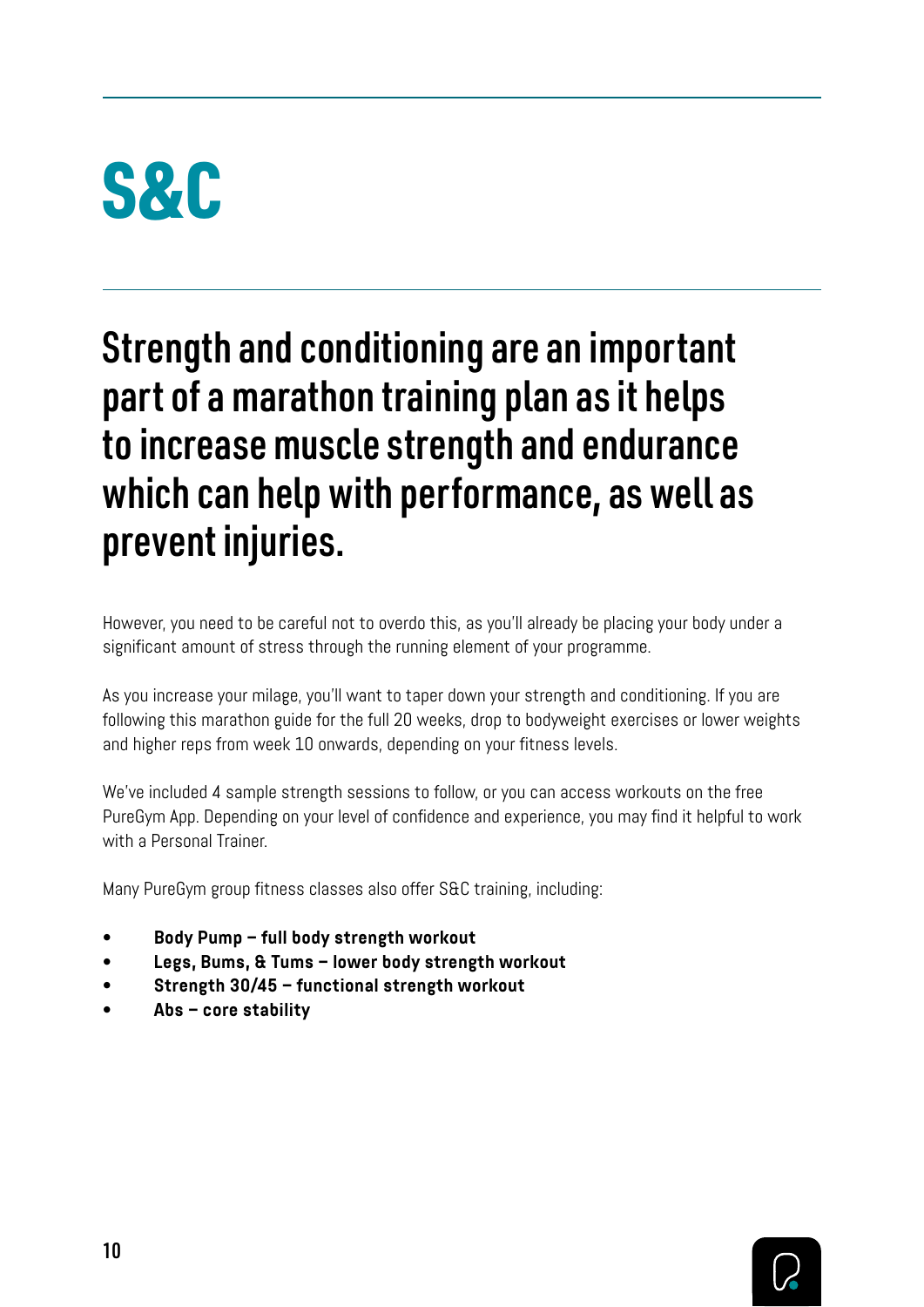### SAMPLE S&C PROGRAMME

### Schedule

### Core

### WEEKS 1-4

**For experienced runners/ lifters:**

3-4 strength sessions a week (max 1 hour) **For new runners/ lifters:** lower body strength workout (40 mins) + 10 mins core exercises

### WEEKS 5-9

2-3 strength sessions a week **Effort level:** 5-7/10

### WEEKS 10-14

Transition to bodyweight exercises or lower weights and higher reps depending on your fitness level

### WEEK 15-20

Drop strength sessions and focus on running, recovery, and stretches

### CORE SESSION 1

Perform 3 sets of 30 seconds for each exercise, with 30 seconds recovery between each set.

- **- Crunch**
- **- Reverse Crunch**
- **- Dead Bugs**
- **- Russian Twists**
- **- Ankle Taps**

#### CORE SESSION 2

This is a circuit style session. Perform each exercise for 15 seconds, taking a 15 second rest before moving to the next exercise. Repeat for 5-15 minutes.

- **- Plank**
- **- Side Plank Left**
- **- Side Plank Right**
- **- Pendulums**
- **- Standing Oblique Crunch**

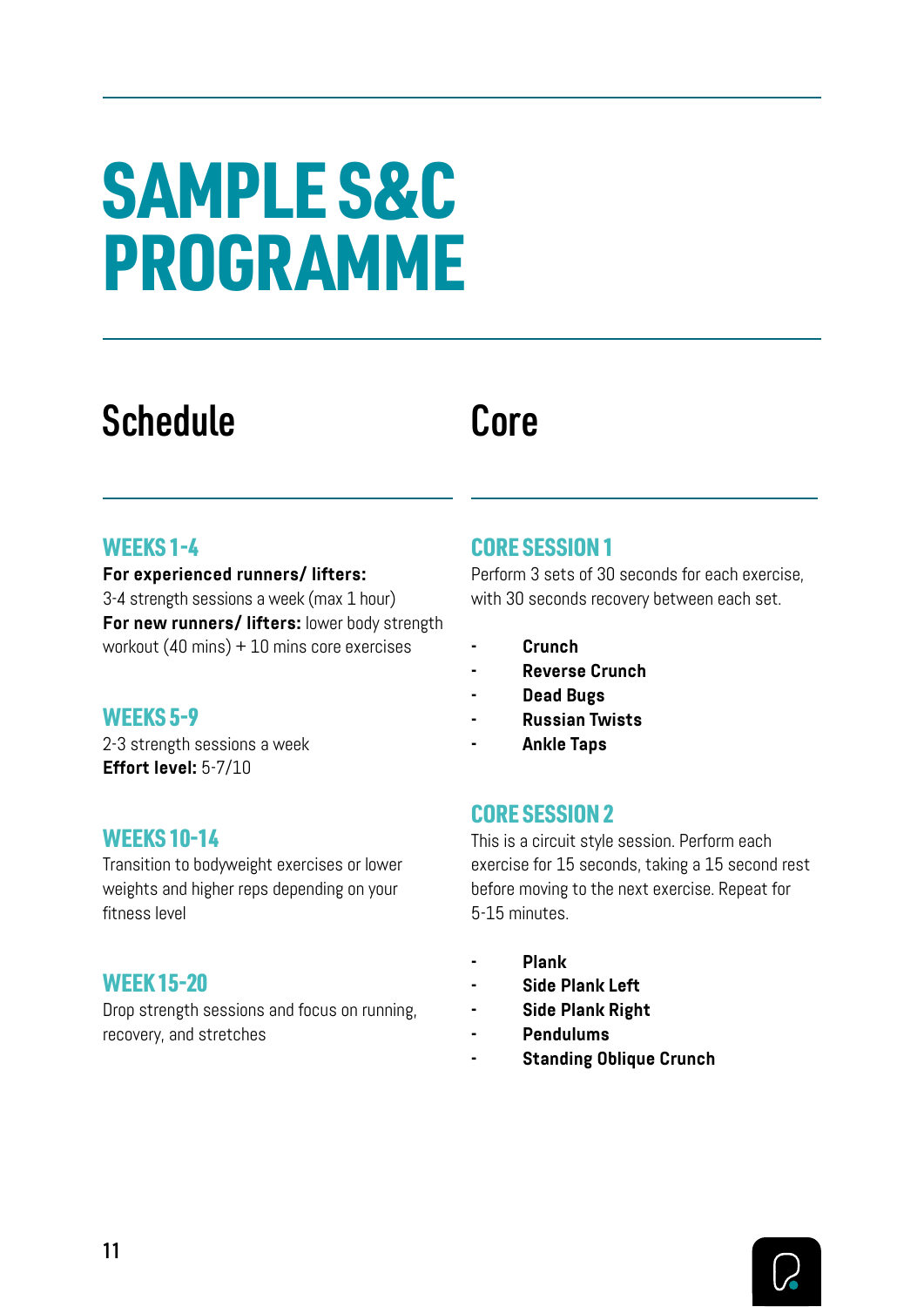### Lower Body

### Upper Body

### CARDIO WARM UP

Stationary bike

- **- 5 minutes at 3/10 effort**
- **- 3 minutes build through 5-7/10 effort**
- **- 2 minutes at 3/10 effort**

### **ACTIVATION**

Perform 3 sets x 12, at effort level 5-6/10

- **- Glute Bridges**
- **- Side Clams**

#### **STRENGTH**

Perform 3 sets x 12 with 60 second rest, effort level 5-7/10

- **- Leg Press**
- **- Leg Extensions**
- **- Prone Hamstring Curl**
- **- Hip Adductor**
- **- Hip Abductor**
- **- Calf Raises, effort level 6**
- **- Soleus Raises**

### COOL DOWN

**- 5 minutes easy cycle (effort level 3/10)**

### CARDIO WARM UP

cross trainer

- **- 5 minutes at 3/10 effort**
- **- 3 minutes build through 5-7/10 effort**
- **- 2 minutes at 3/10 effort**

### **ACTIVATION**

- **- Scapula pinches**
- **- Shoulder rolls & swings**

#### **STRENGTH**

Perform 3 sets x 12 with 60 second rest, effort level 6/10

- **- Face Pulls**
- **- Lat Pull Downs**
- **- Chest Press**
- **Back Extensions with or without Plate (not FRM)**
- **- Reverse Flys Pec-Dec**
- **- Bicep Curls**
- **- Tricep Extensions**

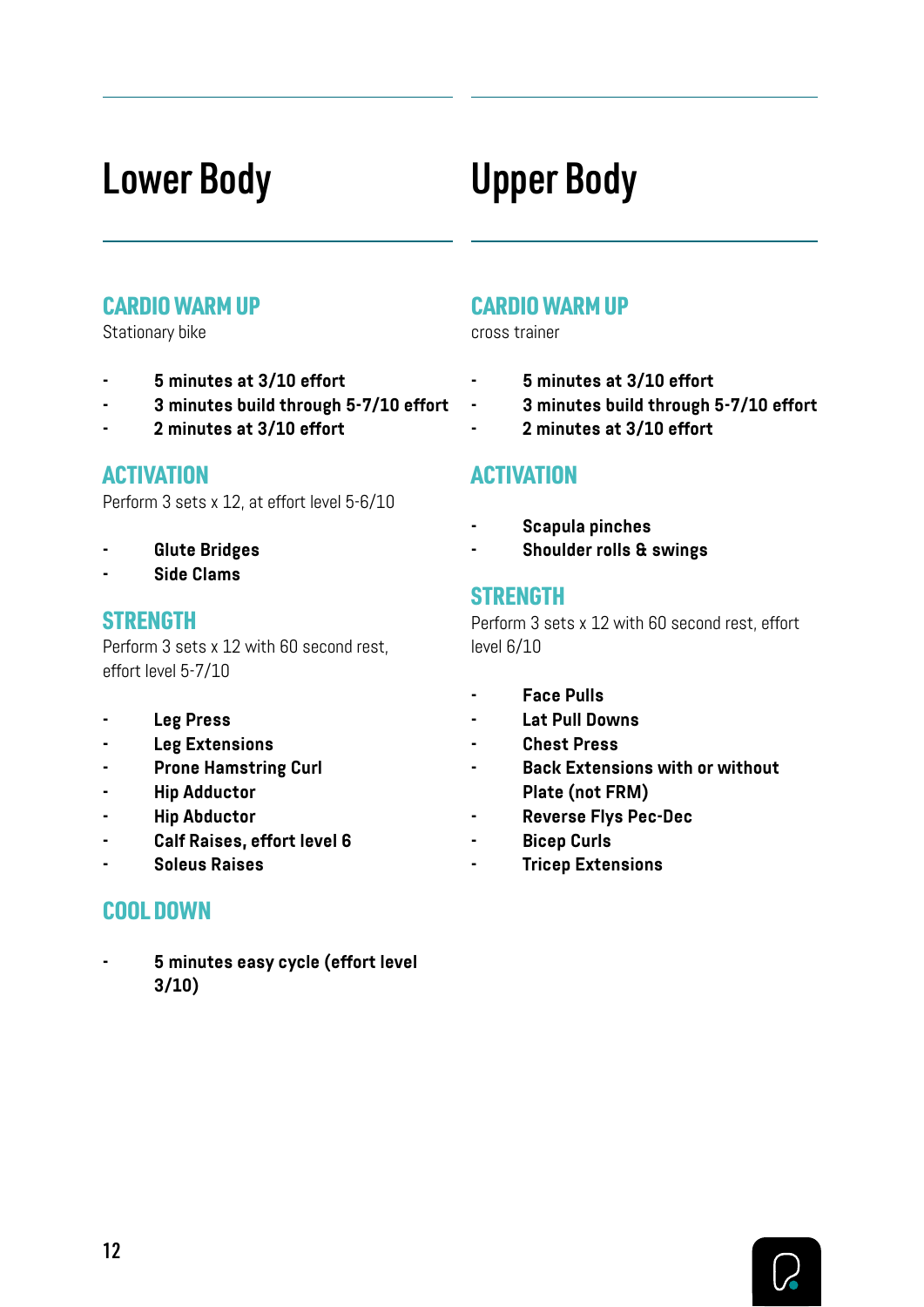## FINDING YOUR PACE

If you're aiming to run the marathon under a certain time, you'll need to know what pace to run. There are plenty of pace charts available online to help with this. We like **Strava's pace** [calculator](https://www.strava.com/running-pace-calculator) which estimates your finish time based on your ideal pace.

It's unlikely that your 6/10 effort marathon pace at the beginning of the training plan will be the same as your target marathon pace. As you progress through the training plan and build your endurance and speed, your 6/10 effort pace will increase.

### TRACKING YOUR RUNS

There are plenty of apps and smart devices that can be used to plan and track your runs. We've included a few to check out below, but there are lots of options to choose from!

- **• SportsTracks**
- **• Map My Run**
- **• Runkeeper**
- **• Garmin Connect**
- **• RUN interval**

### $\triangle$  Strava pace calculator  $\Box$

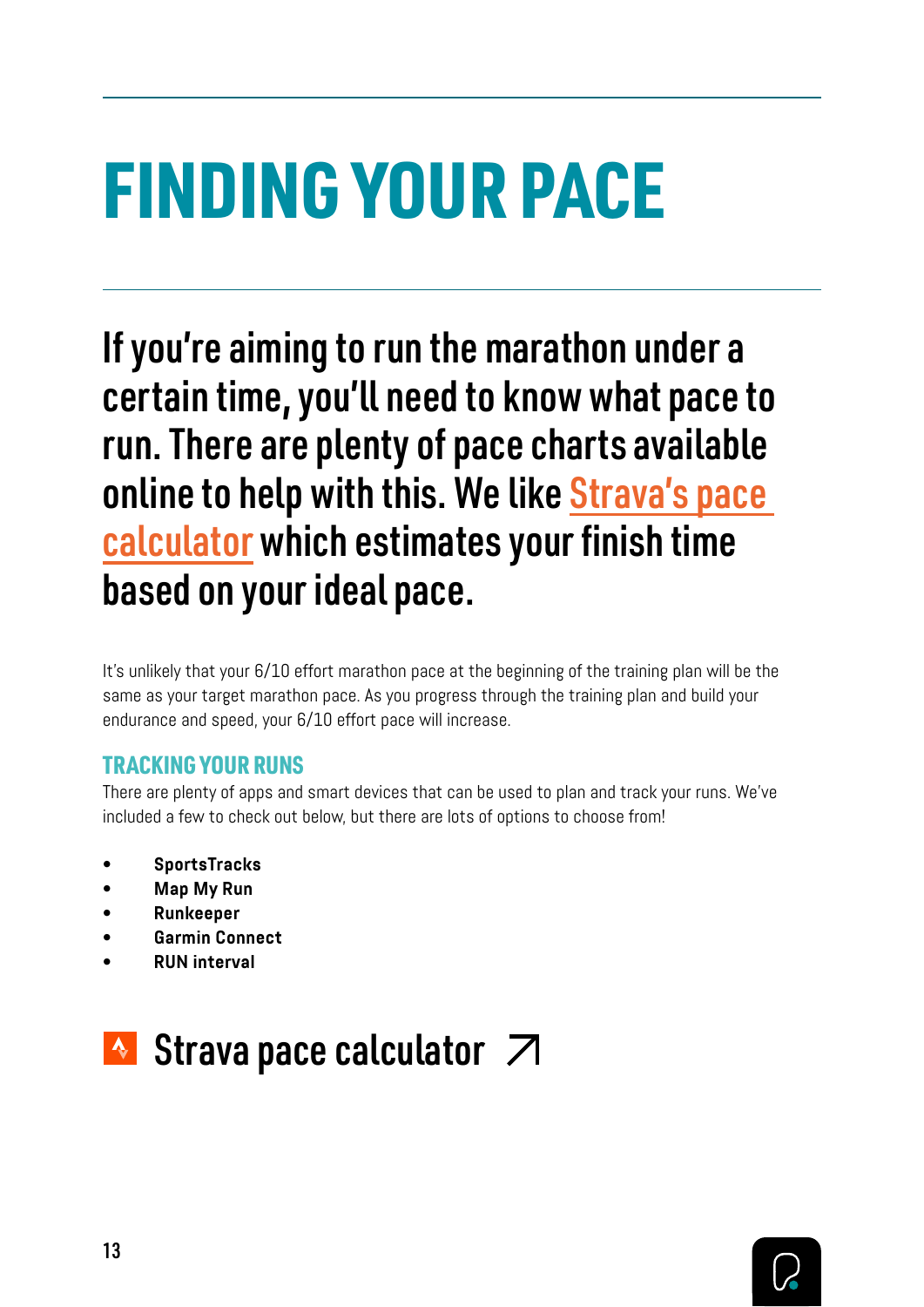# TRAINING FAQS

#### **I am so tired and/or everything aches, should I keep going?**

There may be times during your training where you need extra recovery, and experiencing constant aches or fatigue is a good sign that an extra rest day or two is due!

You may want to consider adjusting your training plan, for example by reducing the volume each week and extending the number of weeks you train for.

Another area to look at that might be contributing to fatigue is work, family, friendships, etc. While we don't suggest cutting these things out, you may want to consider how best to balance these with your training leading up to the marathon.

#### **Why does my pace change sometimes for the same type of runs, i.e. sometimes I feel good in a speedwork or tempo session and hit the required RPE, but sometimes I just can't get going, and the pace is never exactly correct?**

It can be frustrating when you're unable to achieve the pace you are aiming for, especially if you've had no trouble achieve it previously! This is really common, and it happens quite simply because you are human!

So many things affect the pace you achieve and how you feel in a session. Hydration, hormones, recovery levels, sleep, nutrition, the weather, and more, all affect your pace.

This is one of the reasons I prefer to use RPE over heart rate and pace, as it reflects these factors. Heart rate and pace are good metrics to keep an eye on, especially if you're an experienced runner, but focusing on RPE allows you to do the best you can, with what you have in that moment.

#### **I've missed a week due to XYZ, should I just move on to the next week?**

There isn't a definite yes or no answer to this question. Some runners will be able to move on to the next week without overexerting themselves and risking injury, while other runners may find the leap too much. Only you are really equipped to make this judgement call!

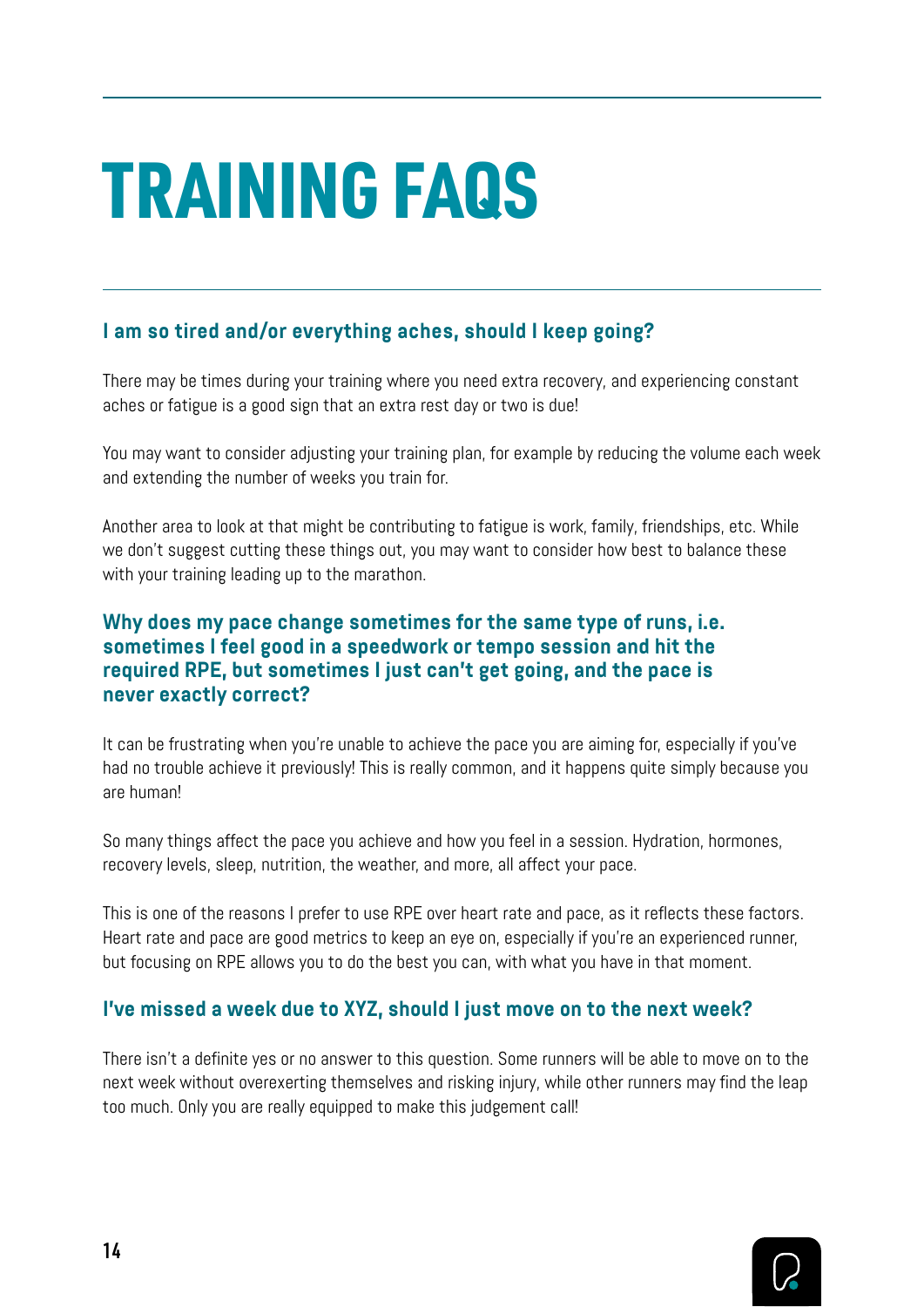#### **I've missed a session. Should I make sure to include it before the week is over?**

Whether you can shoehorn a missed session into the end of the week depends on a few factors, including level of experience and whether doing so would mean you are running multiple sessions without a rest.

If you're not sure, it's better to play it safe and miss out a session, than try and cram it in, overdo it, and get injured.

### **I have a niggle in my (muscle/ tendon/ joint), should I carry on training?**

Pain is your body's warning sign that something isn't quite right. If you experience a sharp pain that comes on quickly, stop right away and see a physiotherapist or medical professional who can identify what the issue is, and what attention it needs.

If your pain is gradual that comes on slowly, it's most likely due to a muscle imbalance or overtraining, or it might be the start of a more serious injury. Often, these issues can be addressed quickly, and you can continue with training, but it's best to pause and see a physiotherapist for an assessment to make sure there is nothing more sinister going on.

#### **My motivation comes and goes. How can I stay on track?**

Staying motivated for a marathon is difficult, especially when training over a long period of time. Fortunately, there are so many ways to keep motivated – which means there's likely something to help you!

Joining a local running club, connecting with online running communities on channels like Strava and Facebook, and recruiting your friends and family to keep you accountable, might be the nudge you need to stay strong.

You can also hire a coach like myself to keep you motivated. Coaches have the technical knowledge to help you adjust your programme, and the experience and passion to know when you need a nudge getting off the sofa.

#### **What should I eat before, during, and after long runs and races?**

This will vary per person. Some people find they don't need to eat on runs under a certain distance, some people are happy eating anything while others stick to specific pre-run meals. Experiment early on to see what works for you!

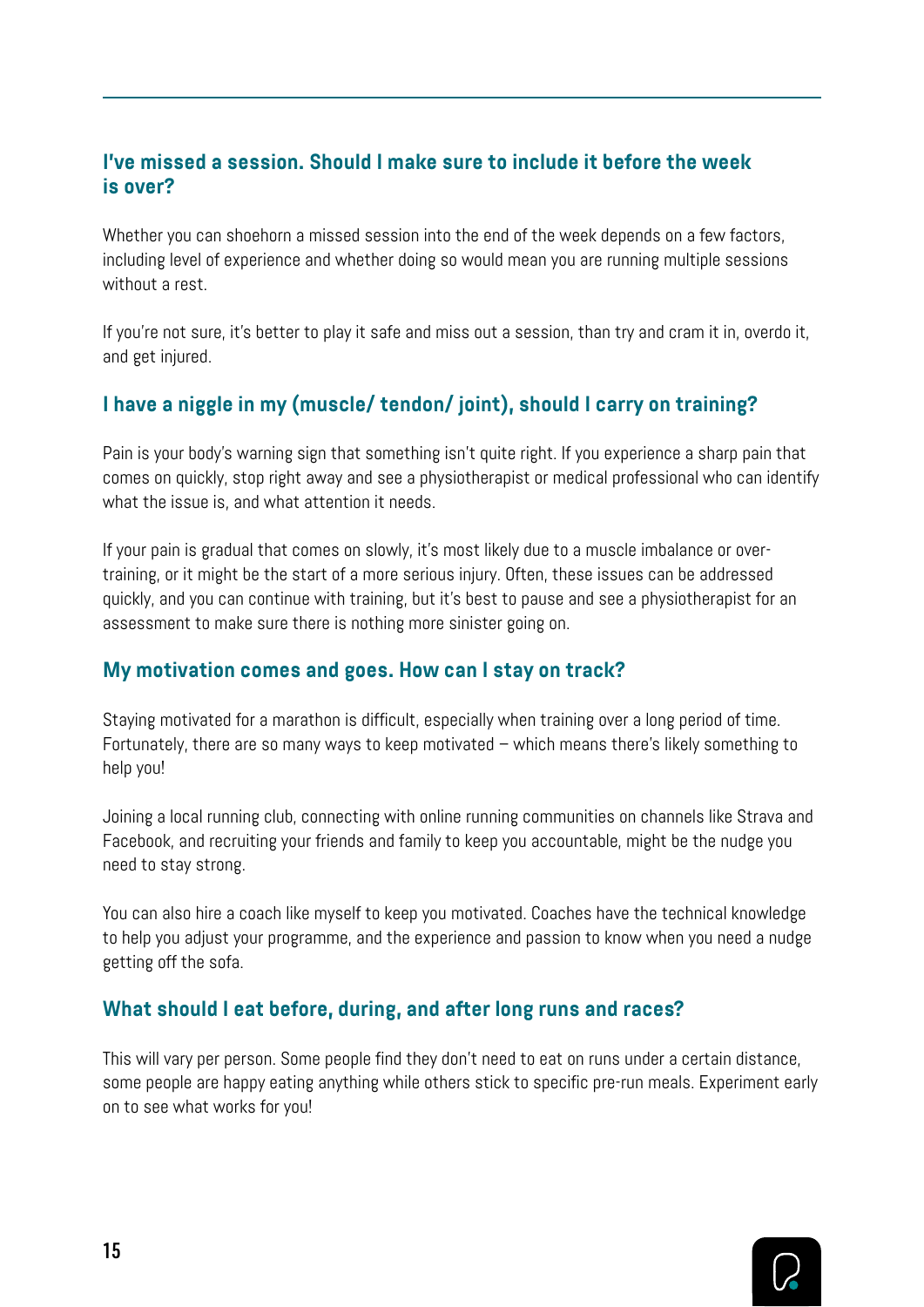#### BEFORE A LONG RUN

A good rule of thumb is to eat at least 2 hours before a longer run, avoid foods which are high in fat, protein and fibre, and avoid anything that might upset your stomach. Examples of pre-run meals to try include:

- **- Oats, banana, honey**
- **- Toast, peanut butter, berries**
- **- Bagel, hummus**
- **- Low fat yoghurt, banana**

#### DURING A LONG RUN

During long runs, you should aim to get 30-60g carbs per hour. The easiest and most gastric-friendly way to do this is by having 2-3 running gels per hour. There are many different brands and you may find you get on better with some than others. Use the first few weeks to trial different options and find which works best for you ahead of race day.

#### AFTER A LONG RUN

Refuel and recover from your runs by getting a meal which incorporates carbs and protein (at a 3:1 ratio) within 20 minutes of each run. You can then eat the rest of your meals that day as normal, ensuring you get enough carbs, protein, fats, fruit and vegetables to support normal body functioning and recovery.

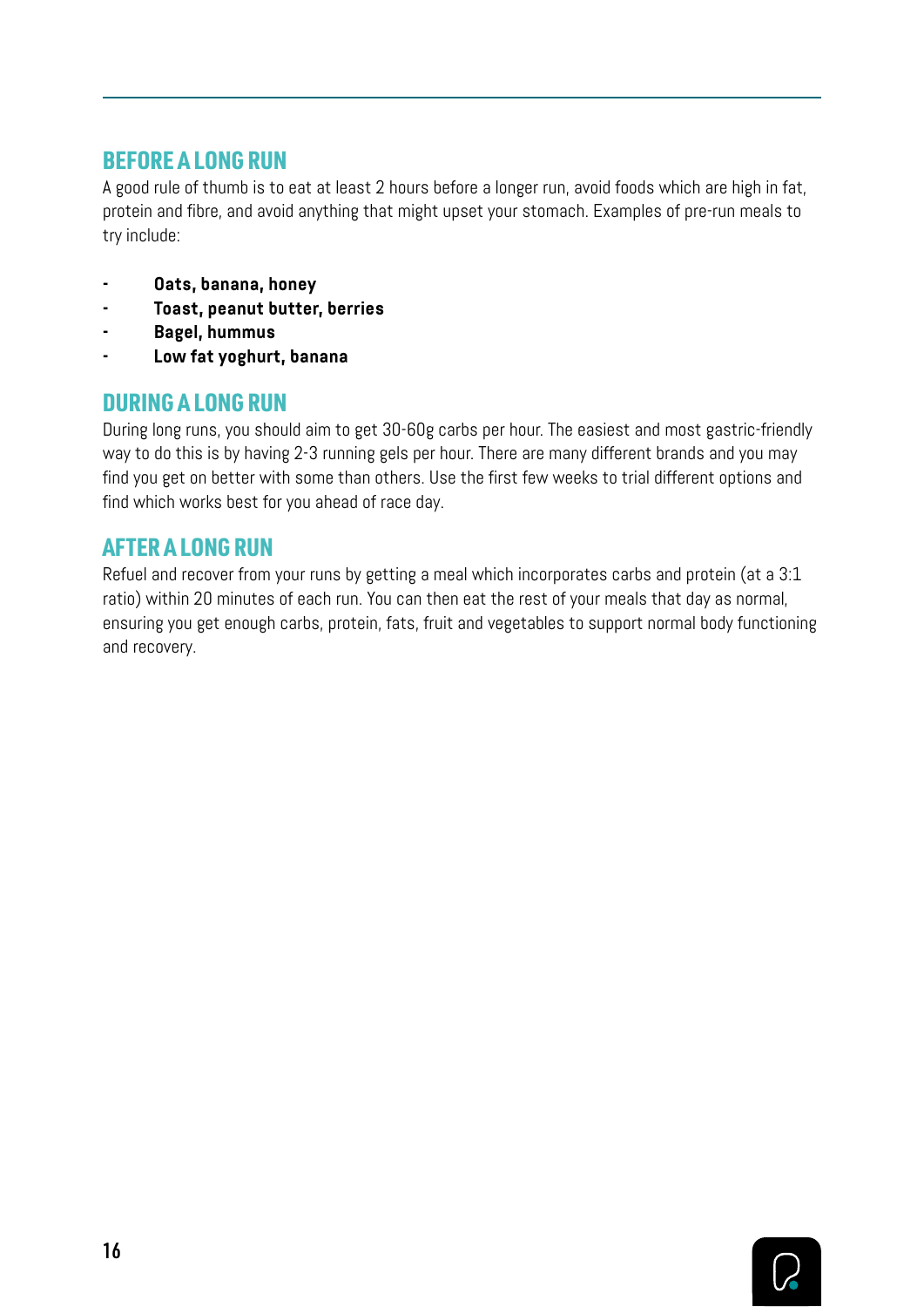### 20 WEEK MARATHON TRAINING PLAN

## WEEK 1

- Session 1: 2-mile easy run
- Session 2: 2-mile easy/ steady run
- Session 3: 4-mile longer easy run

### TOTAL MILES: 8-MILES

**Coach notes:** The purpose of this week is to start building your aerobic base. Stick to easy runs rather than overdoing it!

### WEEK 2

#### TOTAL MILES: 10-MILES

**Coach notes:** This week sees a very gradual increase in miles, and the addition of some speedwork. Listen to your body carefully – if you want to change faster runs into easy or recovery runs, do so.

- Session 1: 2-mile easy run
- Session 2: 3-mile Fartlek
	- Warm up: 1-mile easy run
	- Build and main set: 1-mile, varying the speed between easy/ steady/ tempo (and walk if required)
	- Cool down: 1-mile easy run
- Session 3: 5-mile longer easy run

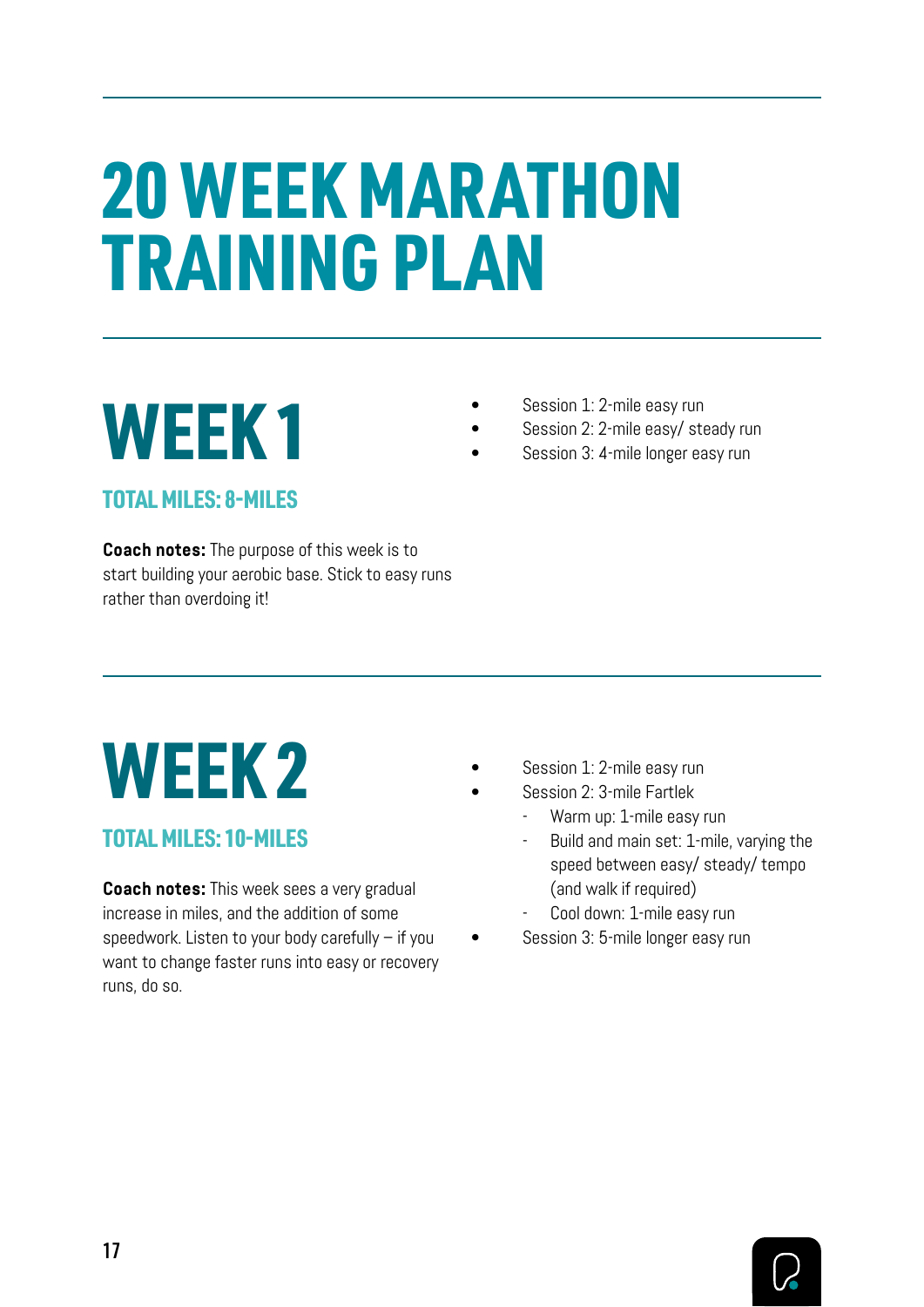### TOTAL MILES: 13-MILES

**Coach notes:** Feel free to adjust the mileage of each session slightly depending on how you feel during the run, and after.

- Session 1: 3-mile easy run
- Session  $2: 3 4$ -mile intervals
	- Warm up: 1-mile easy run
	- Build: 0.5-mile, building through easy/ steady/ tempo
	- Main: 3 x 1 minute reps (1 minute tempo, 1 minute recovery) followed by 3 x 1 minute reps (1 minute hard, 1 minute recovery)
	- Cool down: Remainder of the distance at easy
- Session 3: 6-7-mile longer easy run

### WEEK 4

### TOTAL MILES: 14-MILES

**Coach notes:** This is the last week of premarathon training before the 20-week plan begins, so there's a focus on speedwork as well as an increase in volume.

- Session 1: 3-mile easy run
- Session 2: 4-mile progressive run
	- Warm up: 1-mile easy run
	- Build and main: Build the pace over the first 2-miles, increasing every half mile
	- Cool down:  $1 2$ -mile easy
- Session 3: 7-mile longer easy run

# WEEK 5

### TOTAL MILES: 16-MILES

**Coach notes:** Practice pacing yourself in your training sessions and give yourself enough time to recover between sessions – no back-to-back running days where avoidable!

- Session 1: 4-mile easy run
- Session 2: 4-mile hills
	- Warm up: 1-mile easy run
	- Build: 0.5-mile, build the pace through easy/ steady/ tempo
	- Main set: 6 x 30 sec hill tempo runs, following by 6 x 30 sec hill hard runs (walk or jog down hills for recovery between sets)
	- Cool down: easy run for remainder of distance
- Session 3: 8-mile-long easy run

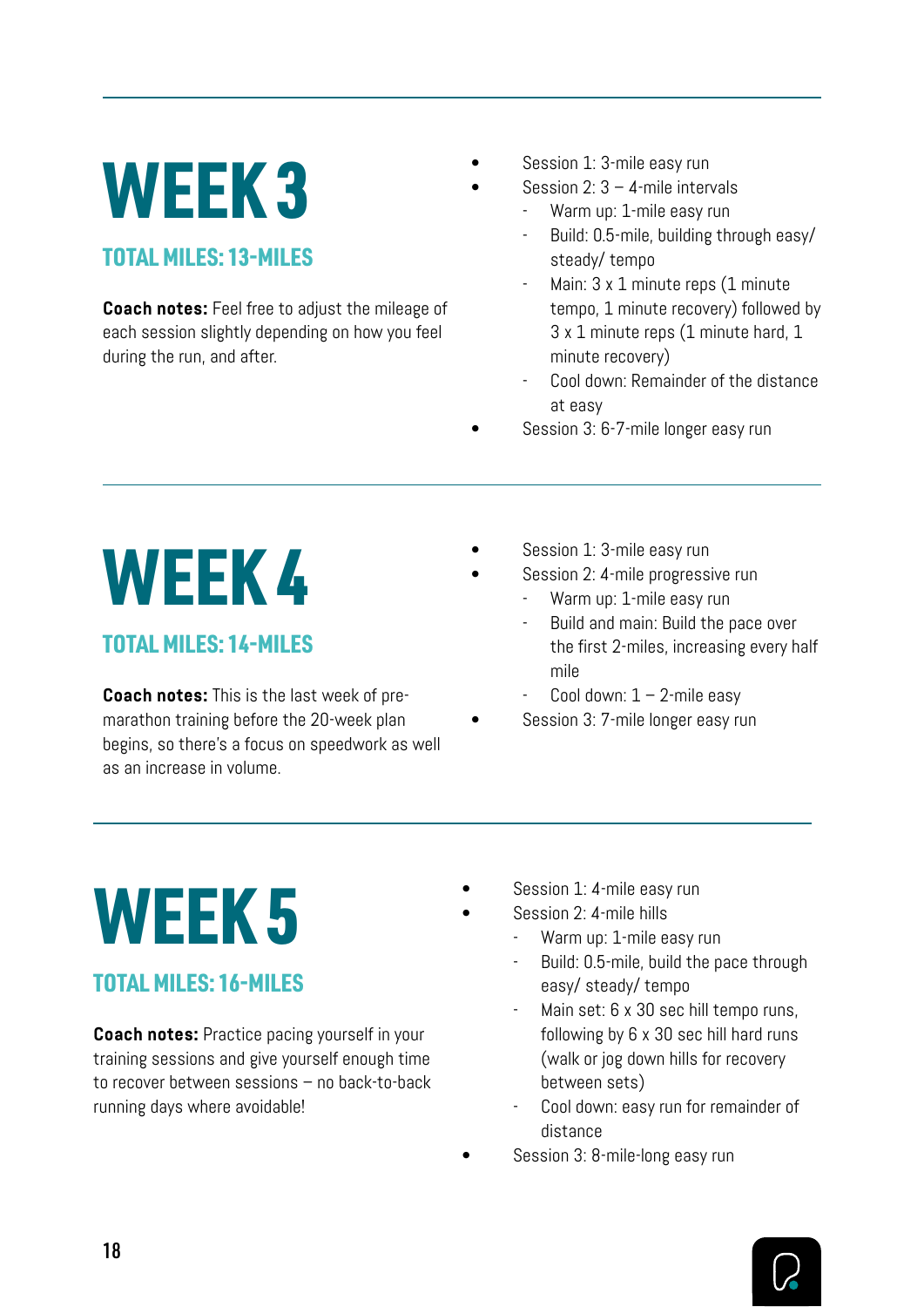### TOTAL MILES: 18-MILES

**Coach notes:** This is where the longer runs start to ramp up. If you struggle with having enough time for long runs due to lifestyle commitments, you can split them into two shorter runs (e.g. splitting 10 miles into 7-miles and 3-miles).

- Session 1: 4-mile easy run
- Session 2: 4-mile Fartlek
	- Warm up: 1-mile easy run
	- Build and main set: 2-miles, varying the speed between steady/ tempo/ hard (and walk if needed)
	- Cool down: 1-mile easy run
- Session 3: 10-mile-long easy run

### WEEK<sub>7</sub>

### TOTAL MILES: 14.2-MILES

**Coach notes:** This week, we're dropping the volume of training while maintaining the intensity.

- Session 1: 4-mile easy run
- Session 2: 4-mile intervals
	- Warm up: 1-mile easy run
	- Build: 1-mile, building the pace through easy/ steady/ tempo
	- Main set: Ascending pyramid, 1 minute tempo run with 90 sec recovery, 90 second tempo run with 90 second recovery, 2 x 2 minute hard run with 90 sec recovery
	- Cool down: easy run for remaining distance
- Session 3: 6.2-miles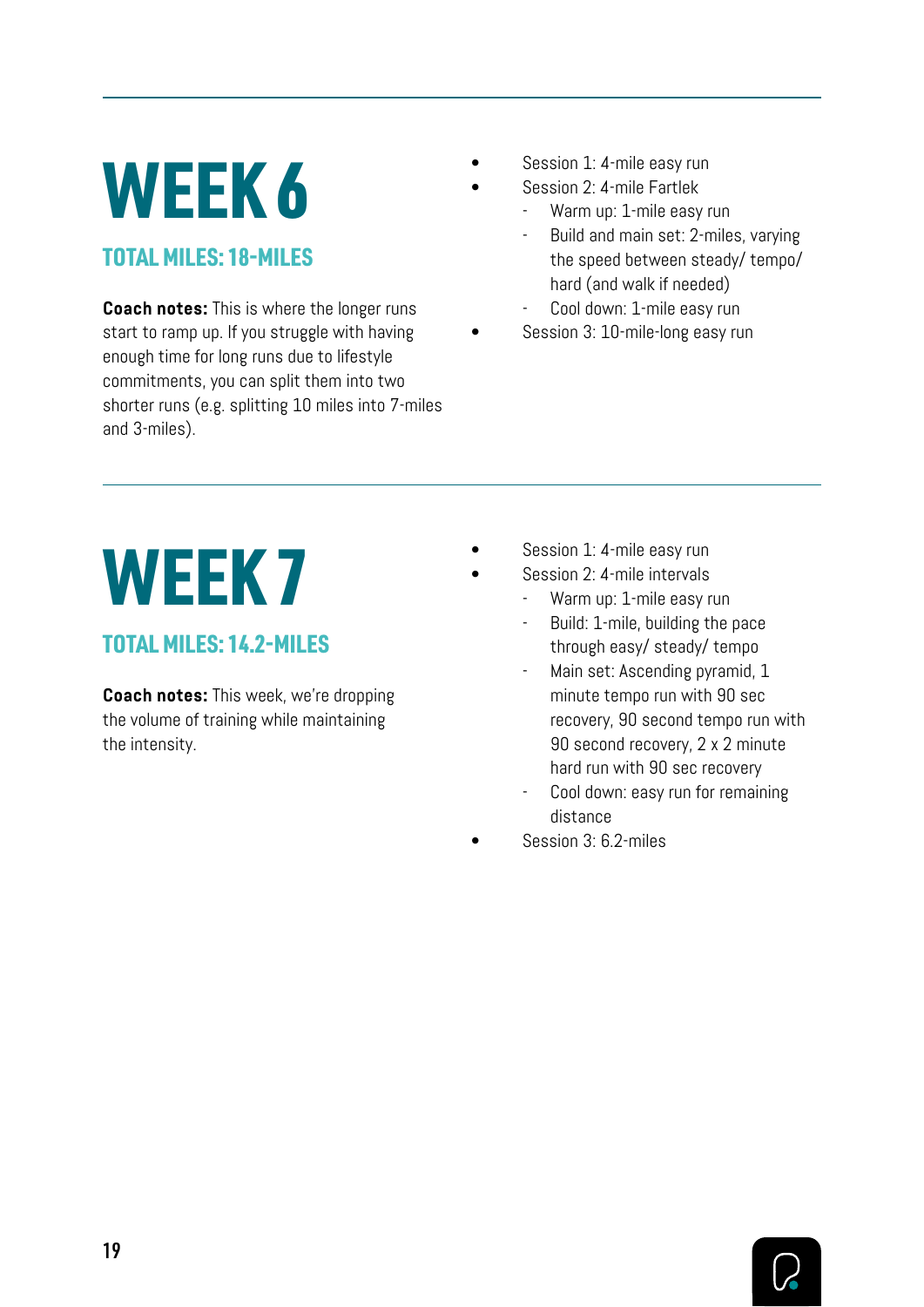### TOTAL MILES: 21-MILES

**Coach notes:** This week, we are starting to build up your mileage. If you haven't already, it's time to think about practicing your nutrition for race day. Try different brands of gel, and trial taking one every 20-30 minutes during long runs. You'll soon find what works for you and what doesn't.

- Session 1: 4-mile easy run
- Session 2: 5-mile progressive run
	- Warm up: 1-mile easy run
	- Build and main set: Build the pace for  $2 - 3$ -miles, increasing every 0.5-miles
	- Cool down:  $1 2$ -mile easy run
- Session 3: 12-mile-long easy run
	- Easy 6-mile run
	- Build to marathon pace for 1-mile
	- Hold marathon pace for 3-mile
	- Easy 2-mile

### WEEK 9

### TOTAL MILES: 23-MILES

**Coach notes:** This week features hill runs. Running downhill is touch on the joints, so if you are unable to run downhill due to a previous injury, find a longer hill where you can run uphill, or switch to 30 second uphill repeats and increase the number of reps.

- Session 1: 4-mile easy run
- Session 2: 5-mile hill run
	- Warm up: 1-mile easy run
	- Build: 1-mile building the pace through easy/ steady/ tempo
	- Main set: 6 x 60 second tempo hill runs with downhill tempo run recovery, followed by 6 x 60 second hard hill runs with downhill hard recovery
	- Cool down: 1-mile easy run
	- Session 3: 14-mile-long easy run
		- Easy 6-mile run
		- Build to marathon pace for 1-mile
		- Hold marathon pace for 4-mile
		- Easy 3-mile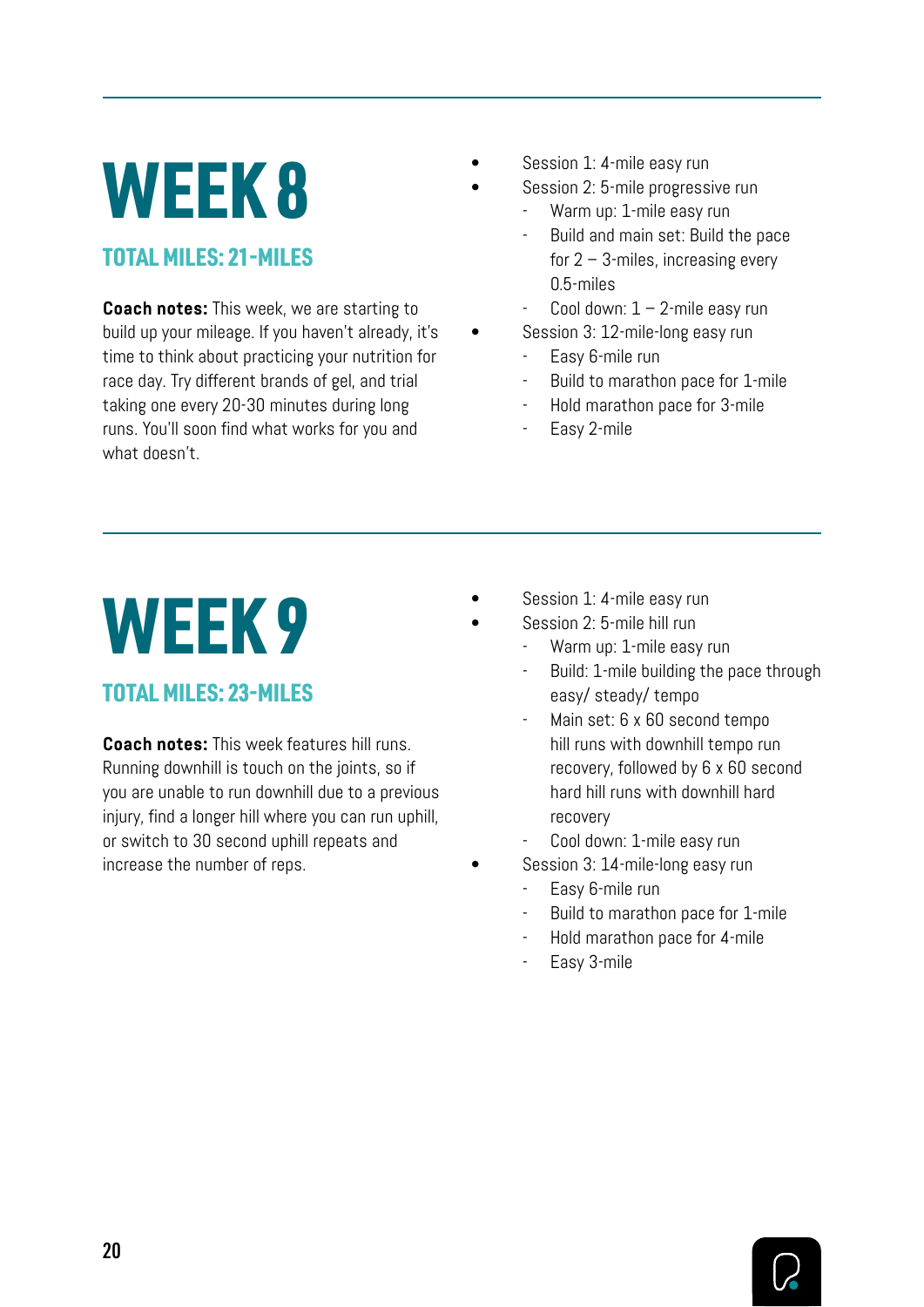### TOTAL MILES: 17.2-MILES

**Coach notes:** This week we're dropping the volume while maintaining the intensity. Use this time to rest and recover.

- Session 1: 3-mile easy run
- Session 2: 5-mile intervals
	- Warm up: 1-mile easy run
	- Main: pyramids
	- 2mins hard effort/ 2mins recovery
	- 3mins tempo effort/ 2 mins recovery
	- 5mins steady effort/ 2 mins recovery
	- 5mins steady effort/ 2 mins recovery
	- 3mins tempo effort/ 2 mins recovery
	- 2mins hard effort/ 2mins recovery
	- Cool down: easy run for remainder of distance
- Session  $3: 8 9$ -mile-long easy run
	- Easy 1-mile run
	- Build to 10k pace for 1-mile
	- 10km at race pace
	- Easy run for remainder of the distance

## WEEK 11

### TOTAL MILES: 25-MILES

**Coach notes:** Remember to adjust the plan if you need to, ensuring you are progressing but not pushing too hard. Allowing for adequate recovery and avoiding injury is more important than sticking to the plan meticulously.

- Session 1: 4-mile easy run
	- Session 2: 4-mile intervals
		- Warm up: 1-mile easy run
		- Build: 1-mile building through easy/ stead/ tempo/ hard
		- Main: 3 x 400m hard/ 200m job recovery followed by 800m hard/ 400m jog recovery
		- Cool down: easy run for remainder of distance
		- Session 3: 16-mile progressive run
			- Easy 5-mile run
			- 6/10 effort run for 3-mile
			- 7/10 effort run for 2-mile
			- Easy 6-mile run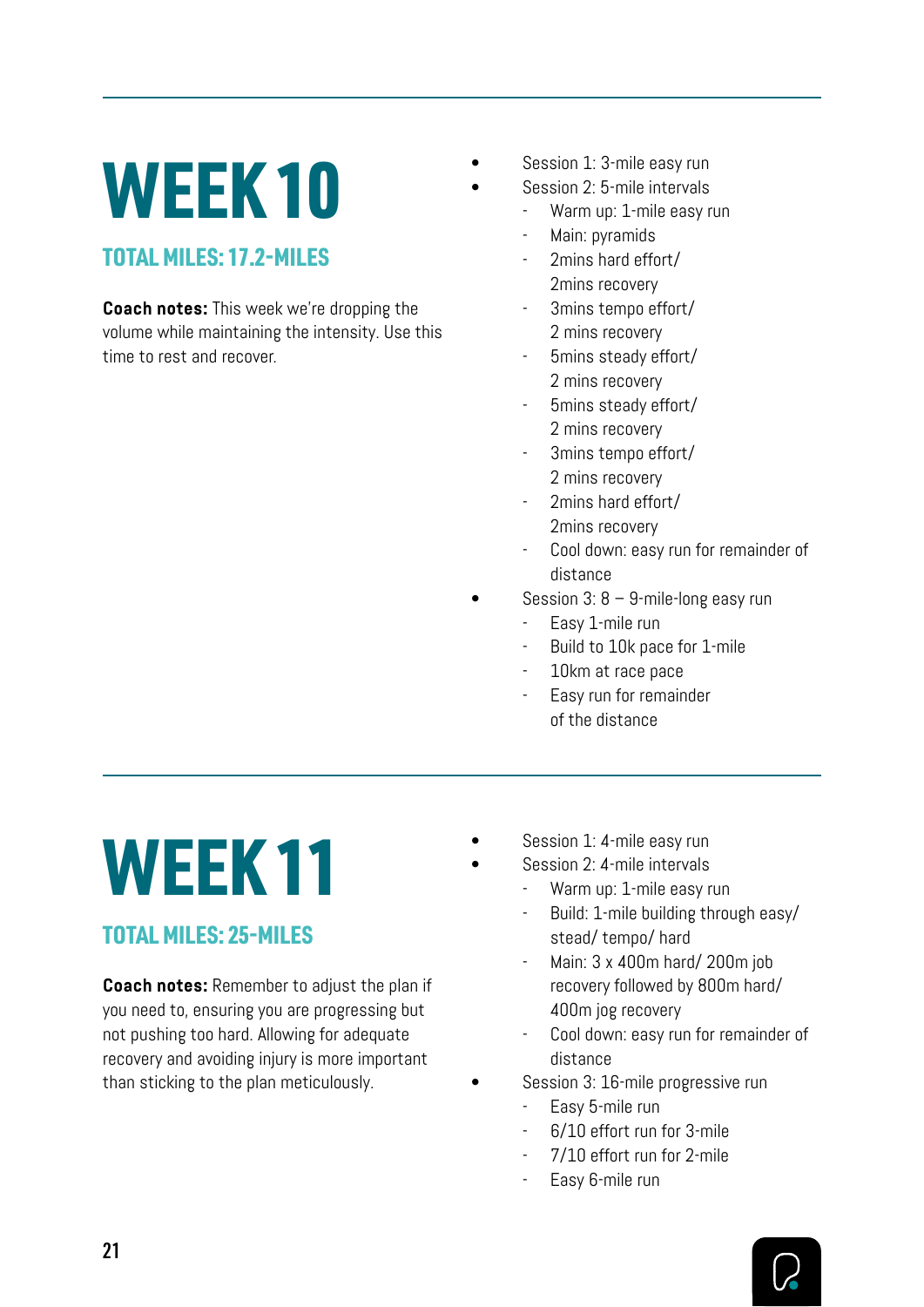### TOTAL MILES: 27-MILES

**Coach notes:** This week is all about building your speed endurance so you can hold a faster pace for longer.

- Session 1: 3-mile easy run
- Session 2: 6-mile interval run
	- Warm up: 1-mile easy run
	- Build: 1-mile building the pace gradually through easy/ steady/ tempo
	- Main: 3 x 800m tempo/ 800m steady reps
	- Cool down: 1-mile easy run
- Session 3: 18-mile progressive run
	- Easy 6-mile run
	- 6/10 effort for 4-mile
	- 7/10 effort for 2-mile
	- Easy 6-mile run

### WEEK 13

### TOTAL MILES: 22-MILES

**Coach notes:** This week, include a half marathon run at half marathon pace in your longer run. This will help to prepare you for any pre nerve jitters you might experience on race day as well as check if your pre- and during race fuel works for you. Leave around 25-27 hours between session 2 and session 3.

- Session 1: 5-mile Fartlek run
	- Warm up: 1-mile easy run
	- Build and main: 3-mile, varying the speed between steady/ tempo/ hard
- Session 2: 2-mile pre-race day easy run with strides
	- Warm up: 1-mile jog
	- Main: build the pace to easy run, running faster for 10 strides every ¼ mile to stretch the legs out
	- Session 3: 15-mile-long run including half marathon
		- Warm up: 1-mile easy run
		- Build: 0.5-mile build to half marathon pace
		- Main: half marathon
		- Cool down: 0.5-mile easy run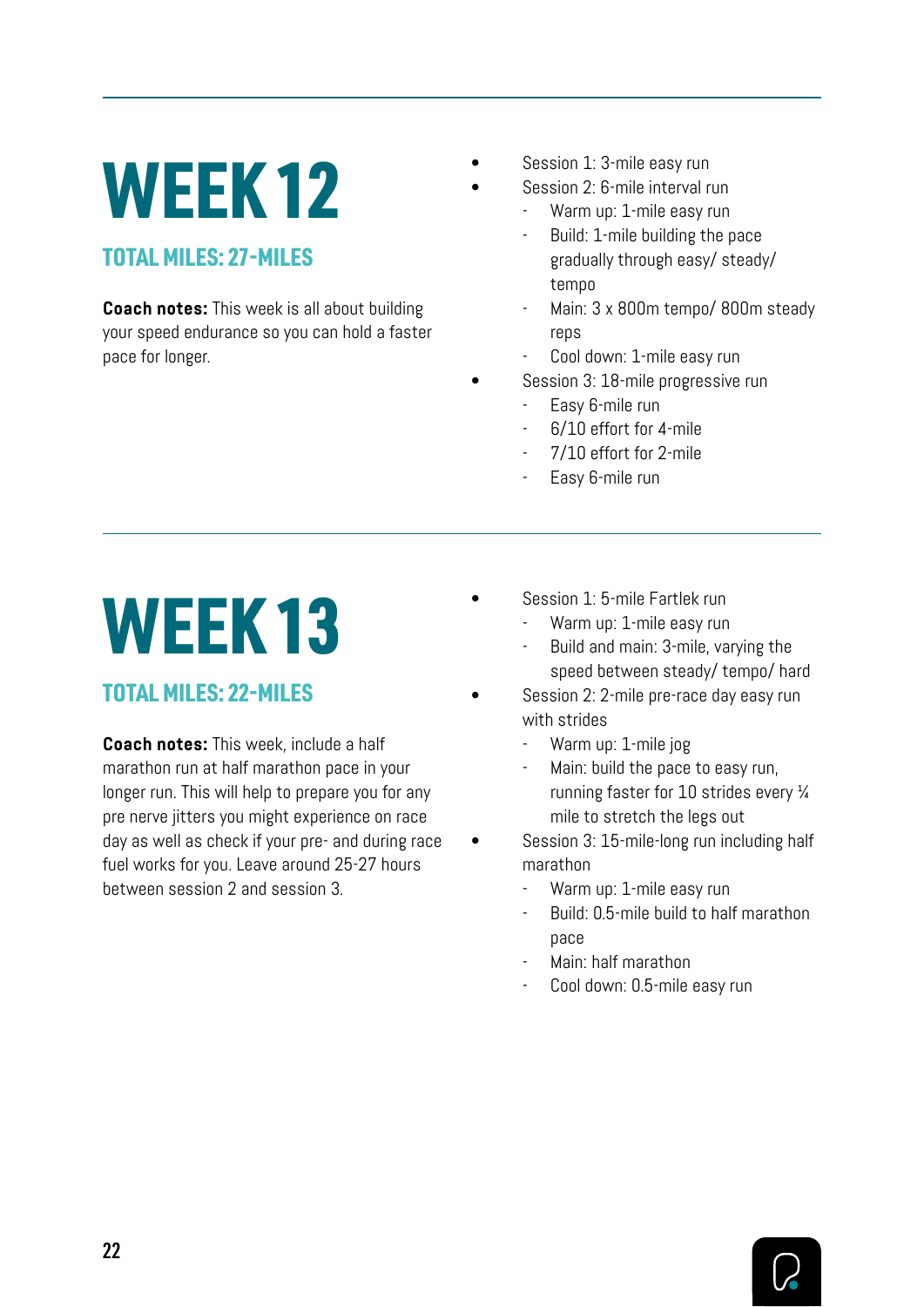### TOTAL MILES: 29-MILES

**Coach notes:** This week's long run is likely to be tough! We're getting close to the finishing line so stay focused and push through.

- Session 1: 3-mile easy run
- Session 2: 6-mile tempo run
	- Warm up: 1-mile easy run
	- Build: 1-mile, building the pace through easy/ steady/ tempo/ hard
	- Main: 3-mile tempo run
	- Cool down: 1-mile easy run
	- Session 3: 20-mile easy long run

### WEEK 15

### TOTAL MILES: 30 MILES

**Coach notes:** The longer run this week is a chance to practice your marathon pace for a longer period of time – good luck!

- Session 1: 3-mile easy run
- Session 2: 7-mile tempo run
	- Warm up: 1-mile easy run
	- Build: 1-mile building the pace through easy/ steady/ tempo/ hard]
	- Main: 4-mile tempo run
	- Cool down: 1-mile easy run
- Session 2: 20-mile-long run including marathon pace
	- 8-mile easy run
	- 1-mile build to marathon pace
	- 5-mile at marathon pace
	- 6-mile easy run

## WEEK 16

#### TOTAL MILES: 20 MILES

**Coach notes:** This week we're dropping the volume to aid recovery, while maintaining the intensity.

- Session 1: 3-mile easy run
- Session 2: 7-mile Fartlek run
	- Warm up: 1-mile easy run
	- Build: 1-mile building the pace through easy/ steady/ tempo/ hard
	- Main: 5-mile Fartlek
	- Cool down: 1-mile easy run
- Session 3: 10-mile inception run
	- 3 sets of: 1-mile easy, 1-mile steady, 1-mile tempo, 1-mile hard

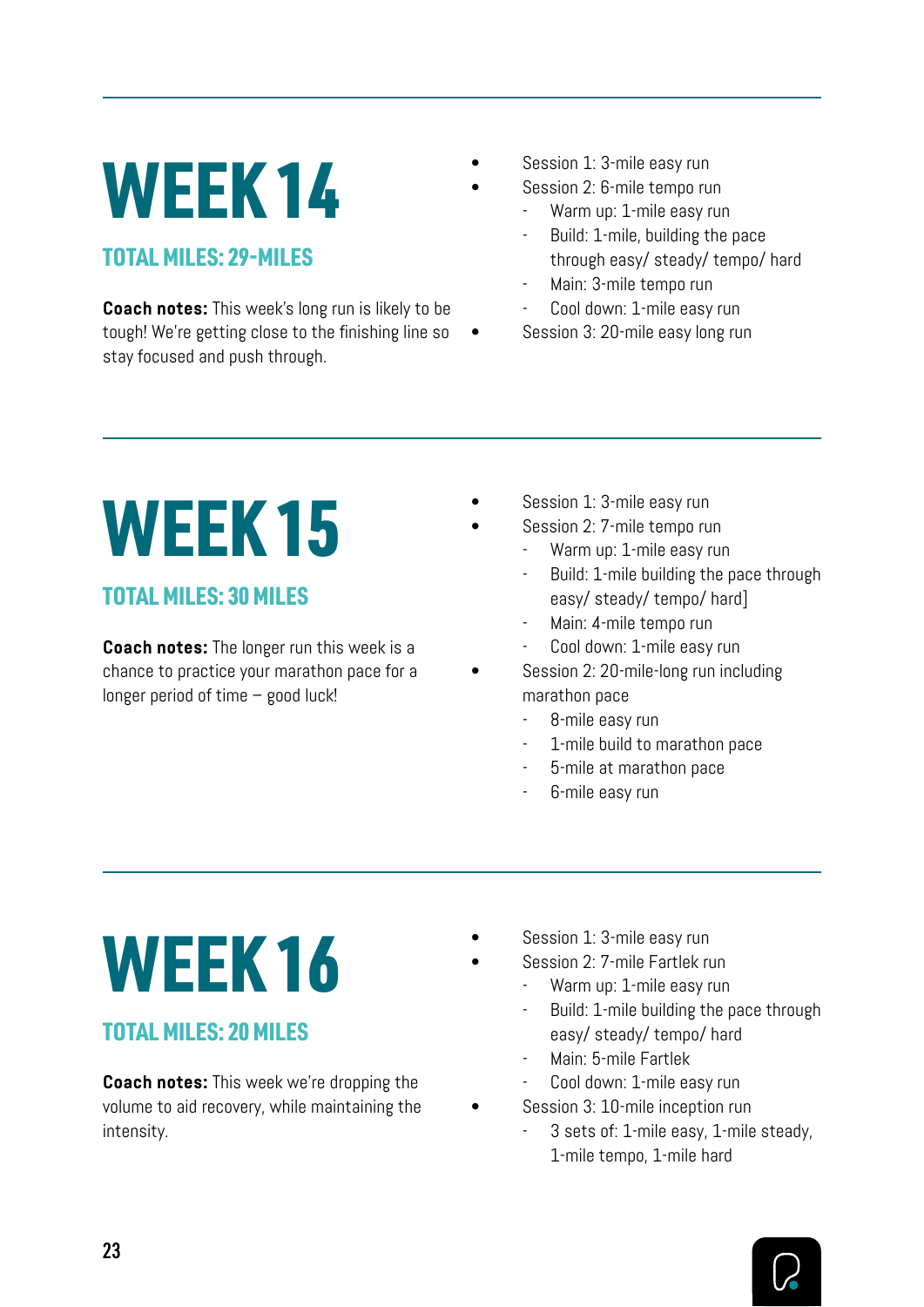### TOTAL MILES: 29-MILES

**Coach notes:** These last few weeks, we are tapering down long runs and overall volume gradually. This will help with recovery ahead of the marathon without losing the fitness you've gained.

- Session 1: 3-mile easy run
- Session 2: 8-mile tempo run
	- Warm up: 1-mile easy run
	- Build: 1-mile building the pace through easy/ steady/ tempo/ hard
	- Main: 5-mile tempo run
	- Cool down: 1-mile easy run
- Session 3: 18-mile easy progressive run
	- 6-mile easy run
	- 1-mile build to marathon pace
	- 6-mile run at 6/10 effort
	- 3-mile run at 7/10 effort
	- 2-mile easy run

## WEEK 18

### TOTAL MILES: 25-MILES

**Coach notes:** We've switched around your sessions so that session 2 is run the day before your long run. If possible, include a parkrun as part of your long run to get that race day feel.

- Session 1: 9-mile intervals
	- Warm up: 1-mile easy run
	- Build: 1-mile building the pace through easy/ steady/ tempo/ hard
	- Main: 6 sets of 1-mile tempo run with 2 minutes recovery
	- Cool down: 1-mile easy run
- Session 2: 2-mile pre-race day practice
- Session 3: 14-mile-long run
	- 6-mile easy run
	- 1-mile build to marathon pace
	- 6-mile run at 6/10 effort (including parkrun)
	- 1-mile easy run